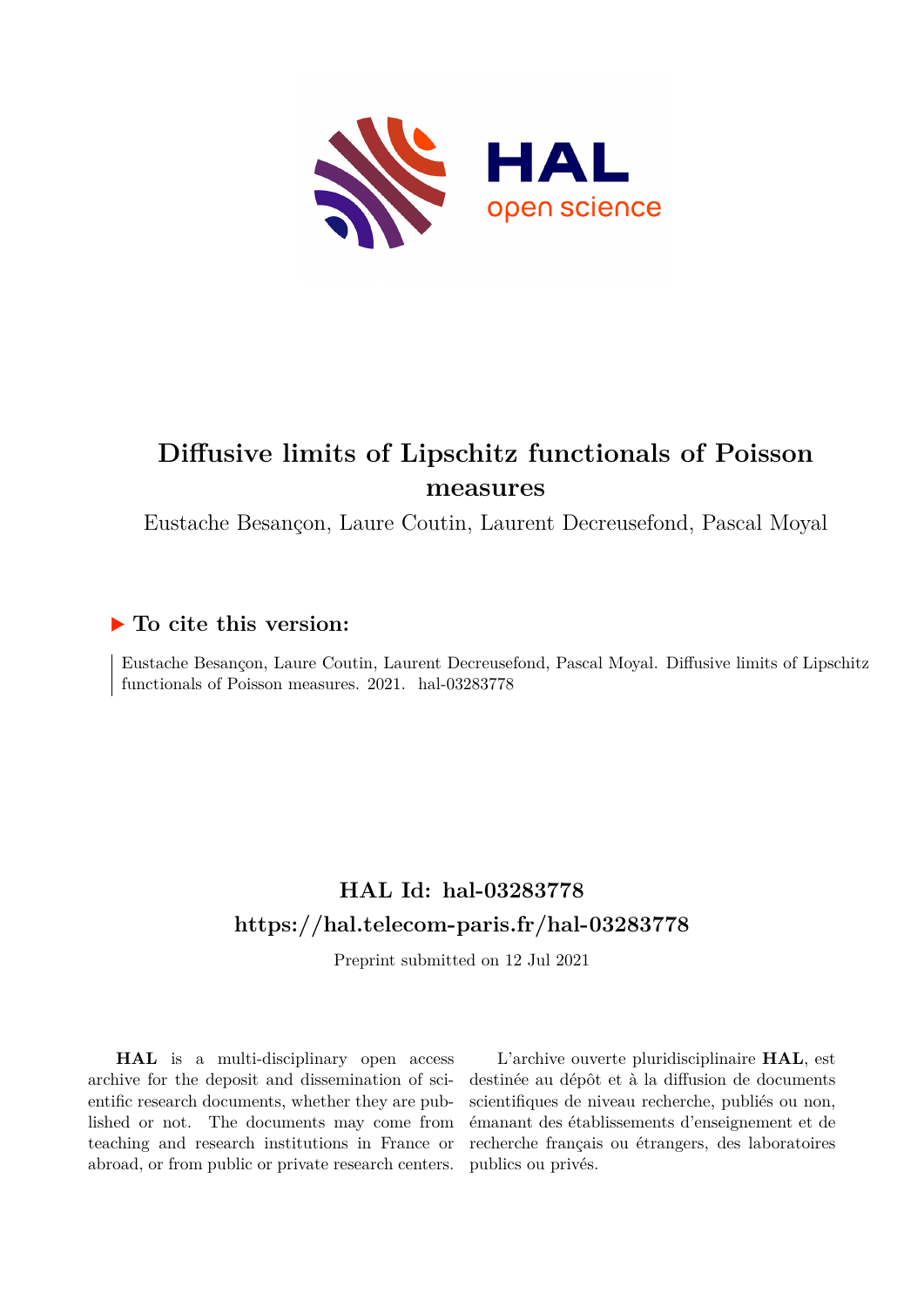### DIFFUSIVE LIMITS OF LIPSCHITZ FUNCTIONALS OF POISSON MEASURES

#### E. BESANÇON, L. COUTIN, L. DECREUSEFOND, AND P. MOYAL

Abstract. Continuous Time Markov Chains, Hawkes processes and many other interesting processes can be described as solution of stochastic differential equations driven by Poisson measures. Previous works, using the Stein's method, give the convergence rate of a sequence of renormalized Poisson measures towards the Brownian motion in several distances, constructed on the model of the Kantorovitch-Rubinstein (or Wasserstein-1) distance. We show that many operations (like time change, convolution) on continuous functions are Lipschitz continuous to extend these quantified convergences to diffuse limits of Markov processes and long-time behavior of Hawkes processes.

#### 1. INTRODUCTION

Limit theorems for Continuous-Time Markov Chains (CTMC's) have proven to be useful tools to approximate the dynamics of the processes under consideration. Fluid approximations can be used to determine ergodicity conditions, a first order approximation of the mean dynamics of the process, or to analyze the dynamics of discrete-event systems around saturation. Likewise, diffusion approximations (also called, along the various communities, Functional Central Limit Theorems or invariance principles) usually lead to the weak approximation of the (properly scaled) difference between the original CTMC and its fluid limit, to a diffusion process. Such convergence results allow to assess the speed of convergence to the fluid limit, and thereby, to gain insights on the behavior of the considered process when the state space is large, and/or to more easily simulate its paths whenever the dynamics of the original discrete-event CTMC is too intricate.

The literature regarding weak (fluid or diffusion) approximations of CTMC's is vast, and so is the range of their fields of applications: for instance, queueing networks (see e.g. [5, 31, 23, 28] and references therein), biology and epidemics (e.g. [8, 18, 15] and references therein), physics [10], and so on. From the mathematical standpoint, we can enumerate at least three approaches to prove the corresponding convergence theorems. The most classical one relies on the so-called Dynkin's Lemma (see e.g. Chapter 7 in [19], or Chapter 7 in [17]), and more generally on the semi-martingale decomposition of the considered CTMC, together with the usual weak convergence theorems for martingales, to derive the limiting process of the properly scaled CTMC. An alternative way consists in representing the Markov process as the sum

Key words and phrases. Approximation diffusion, Hawkes processes, CTMC, Stein's method.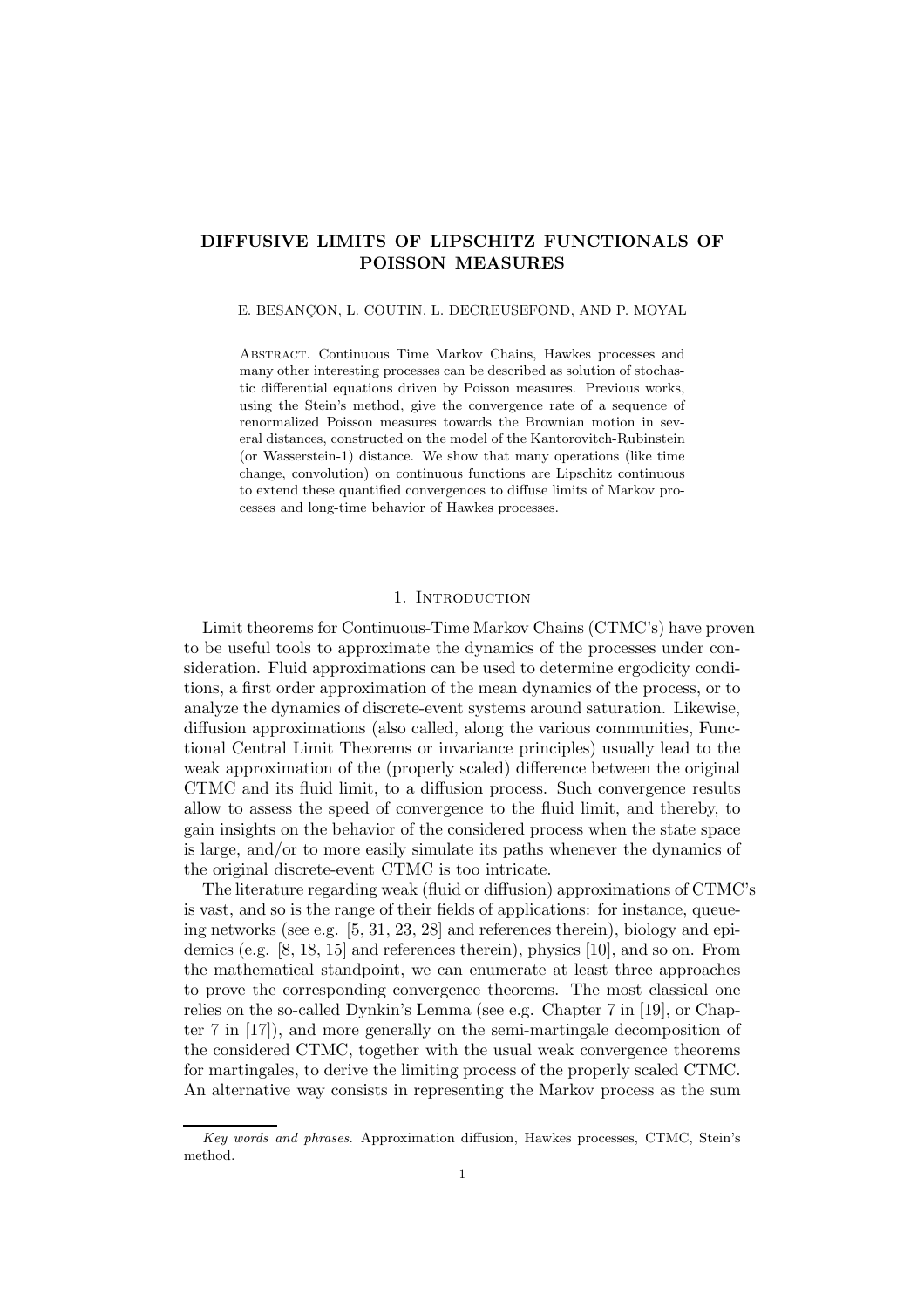of time-changed Poisson processes and then to use the well-known limit theorems for such processes, see e.g. Chapter 6 in [19]. A third, alternative way is to represent the CTMC as the solution of a stochastic differential equation (SDE) driven by some independent Poisson random measures (see e.g. [8]). We mention these different approaches because not all of them behave nicely for what has to be done here.

After fluid and diffusion approximations, the third and next natural step is to evaluate the rate of convergence in the diffusion approximation. This is the main object of the present work. We present hereafter a unified framework, based on the third aforementioned approach, namely, on the representation of CTMC's as solution of SDE's driven by Poisson random measures, to derive bounds for the convergence in the diffusion approximations of a wide class of CTMC's, under various mild conditions on the integrand of these Poisson integrals. By considering a wide range of cases study, from queueing systems to biological models and epidemiological processes, we show that these assumptions are met by many processes that are prevalent in practice. In many cases, we retrieve existing results concerning the diffusion approximations of the considered processes, and then go one step further, by establishing bounds for the latter convergence. We also show that the same procedure can be applied to study the long-run behavior of Hawkes processes.

For a sequence of processes  $(X_n, n \geq 1)$  with values in a complete, separable, metric space which converges to a process  $X$ , estimating the rate of convergence amounts to computing  $\varphi$  such that

(1) 
$$
\operatorname{dist}_{\mathcal{C}}(\mathbf{P}_{X_n}, \mathbf{P}_X) := \sup_{f \in \mathcal{C}} \mathbf{E}[f(X_n)] - \mathbf{E}[f(X)] \le \varphi(n),
$$

where  $\mathcal C$  is the set of test functions. The minimum regularity required for the left-hand-side of  $(1)$  to define a distance is to suppose  $f$  Lipschitz continuous, but not necessarily bounded.

If we take for  $C$  the set of Lipschitz bounded functions, we obtain a distance which generates the same topology as that of the Prokhorov distance. In the seventies, many papers (see e.g. [22, 32], and references therein) derived the rates of convergence of functional CLT's such as Donsker's theorem, for this metric. They generally obtained  $\varphi(n) = O(n^{-1/4})$  via the Skorohod representation theorem and ad-hoc subtle computations on the sample-paths themselves.

In the nineties, in his pioneering paper [2], Barbour constructed a Malliavinlike apparatus to estimate the rate of convergence in the Donsker theorem on the Skorohod space  $\mathbb D$ . The set C under consideration is the set of three times Fréchet differentiable functions on  $\mathbb D$  with additional boundedness properties. Once this functional framework is setup, we can proceed similarly to the Stein method in finite dimension (see [27] for a new application of this approach to the Moran model). Let us also mention several recent applications of the Stein method in finite dimension, assessing the rate of convergence of the stationary distributions of various queueing processes: Erlang-A and Erlang-C systems in [7]; a system with reneging and phase-type service time distributions in [6], and single-server queues in heavy-traffic in [21].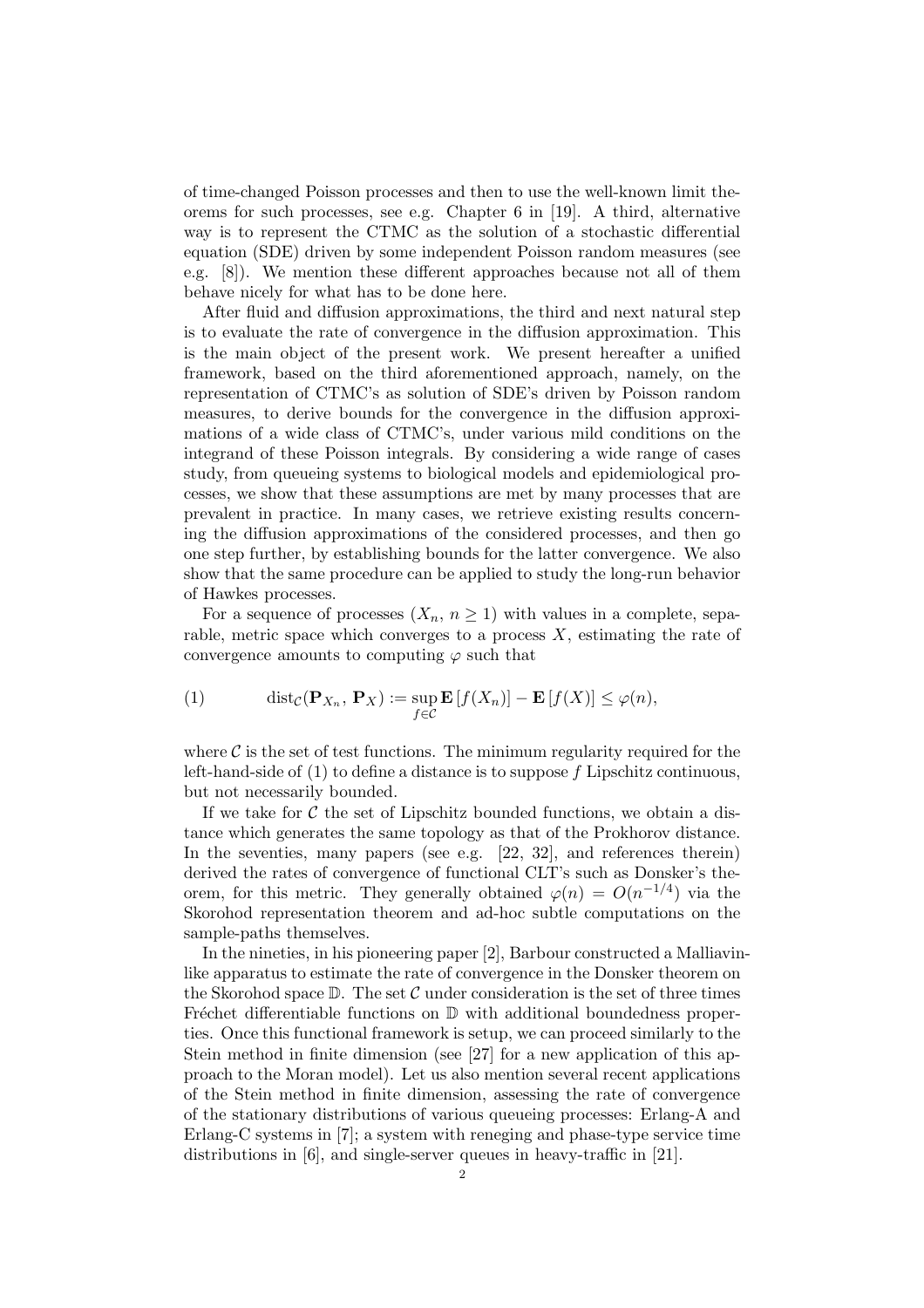It is only recently that in [11], Barbour's result was extended to the convergence in some fractional Sobolev spaces, instead of D. This result was then improved in [13] and [12] by allowing, at last, test functions that are only Lipschitz continuous. When  $\mathcal C$  is the set of Lipschitz continuous functions, the induced distance is stronger than the Prokohorov distance: not only does it imply the convergence in distribution, but also the convergence of the first moments, see [33].

For these test functions, from the theoretical point of view two novelties arise. As could be expected, their reduced regularity induces additional technicalities but more strikingly, it also yields different rates of convergence. The benefit is that the applicability is enriched, for this new set of test functions embraces many more functions of interest in practice. This can be used, for instance, to derive the convergence rate for the maximum of a random walk towards the maximum of the Brownian motion; a result which cannot be established by the basic Stein method, as we do not have a convenient characterization of the law of the maximum of the Brownian motion.

Furthermore, the set of Lipschitz functions is remarkably stable with respect to many operations like time-change, convolution, reflection, etc., so that we can deduce from a master Theorem, many new convergence rates which do not seem to be accessible from scratch.

In [3], Stein's method was used to study the rate of convergence in the diffusion approximations of the  $M/M/1$  and the  $M/M/\infty$  queues. The two models involved very different ad-hoc techniques and proved to be difficult to generalize, but led to a satisfying estimate of the speed of convergence  $(n^{-1/2},$  where *n* is the scaling factor of the respective models). The approach of the present paper is more general, at the expense of a lower rate of convergence  $(n^{-1/6})$ , but covers a much wider class of processes.

The paper is organized as follows. In Section 2, we give some estimates of the distance between a multivariate point process and its affine interpolation, depending on the intensity of its jumps. In Section 3, we establish that sets of Lipschitz functionals on some function spaces enjoy some remarkable stability properties. These properties are crucial to transfer the convergence rate established in the master Theorem 4.7, to more general processes. In Section 5, we provide a general result regarding the rate of convergence in the diffusion approximations of a wide class of CTMC's, and then apply this result to various practical processes in queueing, biology and epidemiology. We then quantify the convergence of some functionals of Hawkes processes in Section 6.

#### 2. Preliminaries

Throughout the paper, we fix a time horizon  $T > 0$ . For a fixed integer d, we denote by  $\mathbb{D}_T$  the Skorohod space (i.e. the space of right continuous with left limits (rcll) functions from  $[0, T]$  into  $\mathbf{R}^d$ ). It contains  $\mathcal{C}_T$ , the space of continuous functions on  $[0, T]$ . We denote the sup-norm over  $[0, T]$  by

$$
||f||_{\infty,T} = \sup_{\substack{t \in [0,T] \\ 3}} ||f(t)||_{\mathbf{R}^d},
$$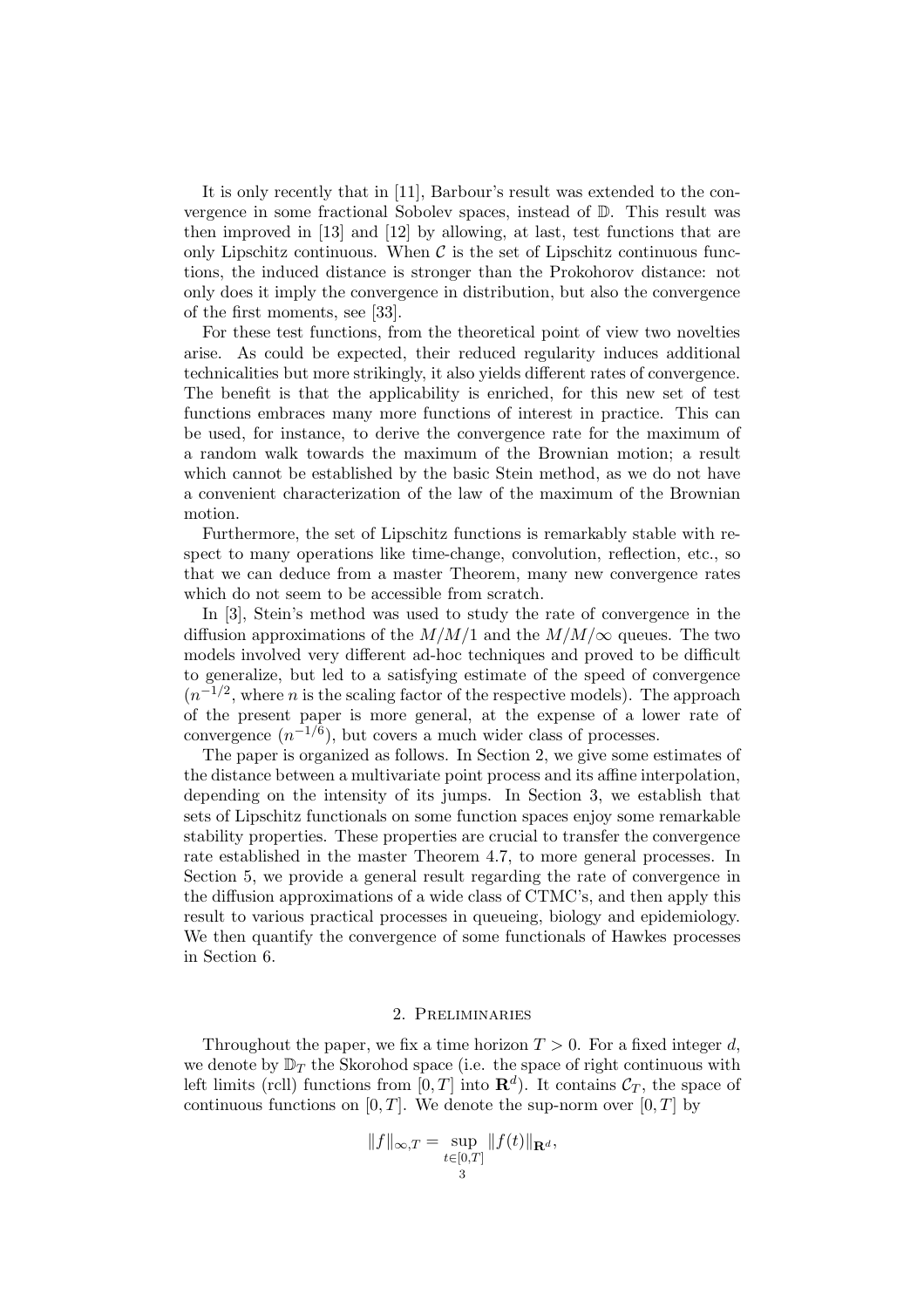for  $f \in \mathbb{D}_T$ . In what follows, inequalities will be valid up to irrelevant multiplicative constants, and we write

$$
a \lesssim_{\alpha} b
$$

to mean that there exists  $c > 0$  which depends only on  $\alpha$  such that  $a \leq c b$ .

2.1. Affine interpolations. In the forthcoming examples, we have processes whose sample-paths are only right-continuous-with-left-limits (rcll) and we wish to compare them to the Brownian motion (BM) or other diffusions whose sample-paths are continuous. In the usual proof of the Donsker theorem, the common probability space on which the convergence is proved is the Skorohod space of rcll functions. Here we aim at a more precise result. Actually, our goal is to estimate which factor is responsible for the slowest rate of convergence: the difference of regularity or the difference in the dynamics.

It leads us to consider the distance between the affine interpolation of the processes under scrutiny and the affine interpolation of the BM, instead of the distance between their nominal trajectory and that of the BM.

**Definition 2.1.** A partition  $\pi$  of  $[0, T]$  is a sequence

$$
\pi = \{0 = t_0 < t_1 < \ldots < t_{l(\pi)} = T\},
$$

where  $l(\pi)$  is the number of subintervals defined by  $\pi$ . We denote by  $|\pi|$  its  $_{mesh}$ 

$$
|\pi| = \sup_{i \in [0, l(\pi) - 1]} |t_{i+1} - t_i|.
$$

We denote by  $\Sigma_T$ , the set of partitions of [0, T].

For any function  $f \in \mathbb{D}([0,T], \mathbf{R}^d)$  and any  $\pi \in \Sigma_T$ , we denote by  $\Xi_{\pi} f$ the affine interpolation of f on [0, T] along  $\pi$ , namely for all  $t \in [0, T]$ ,

$$
(\Xi_{\pi}f)(t) = \sum_{i=0}^{l(\pi)-1} \frac{f(t_{i+1}) - f(t_i)}{t_{i+1} - t_i} (t - t_i) \mathbf{1}_{[t_i, t_{i+1})}(t)
$$
  
= 
$$
\sum_{i=0}^{l(\pi)-1} \frac{f(t_{i+1}) - f(t_i)}{\sqrt{t_{i+1} - t_i}} h_i^{\pi}(t),
$$

where

$$
h_i^{\pi}(t) = \frac{1}{\sqrt{t_{i+1} - t_i}} \int_0^t \mathbf{1}_{[t_i, t_{i+1})}(s) \, ds, \quad i \in [0, l(\pi) - 1].
$$

When  $\pi = \{iT/n, i \in [0, n]\},$  we denote  $\Xi_{\pi}$  by  $\Xi_n$  and  $h_i^{\pi}$  by  $h_i^{n}$  for all *i*.

When a point process has not too many jumps per subinterval of a partition  $\pi$ , its affine interpolation along  $\pi$  does not deviate too much from its nominal path. More precisely we have the following result,

**Theorem 2.2.** Let  $m \in \mathbb{N}^*$ , and consider  $(X(t), t \in [0,T])$  a  $\mathbb{R}^d$ -valued point process admitting the representation

(2) 
$$
X(t) = \sum_{k=1}^{m} \left( \int_{0}^{t} \int_{\mathbf{R}^{+}} \mathbf{1}_{\{z \leq \varphi_{k}(s,X(s^{-}))\}} d\mathcal{N}_{k}(s,z) \right) \zeta_{k}, \quad t \in [0,T],
$$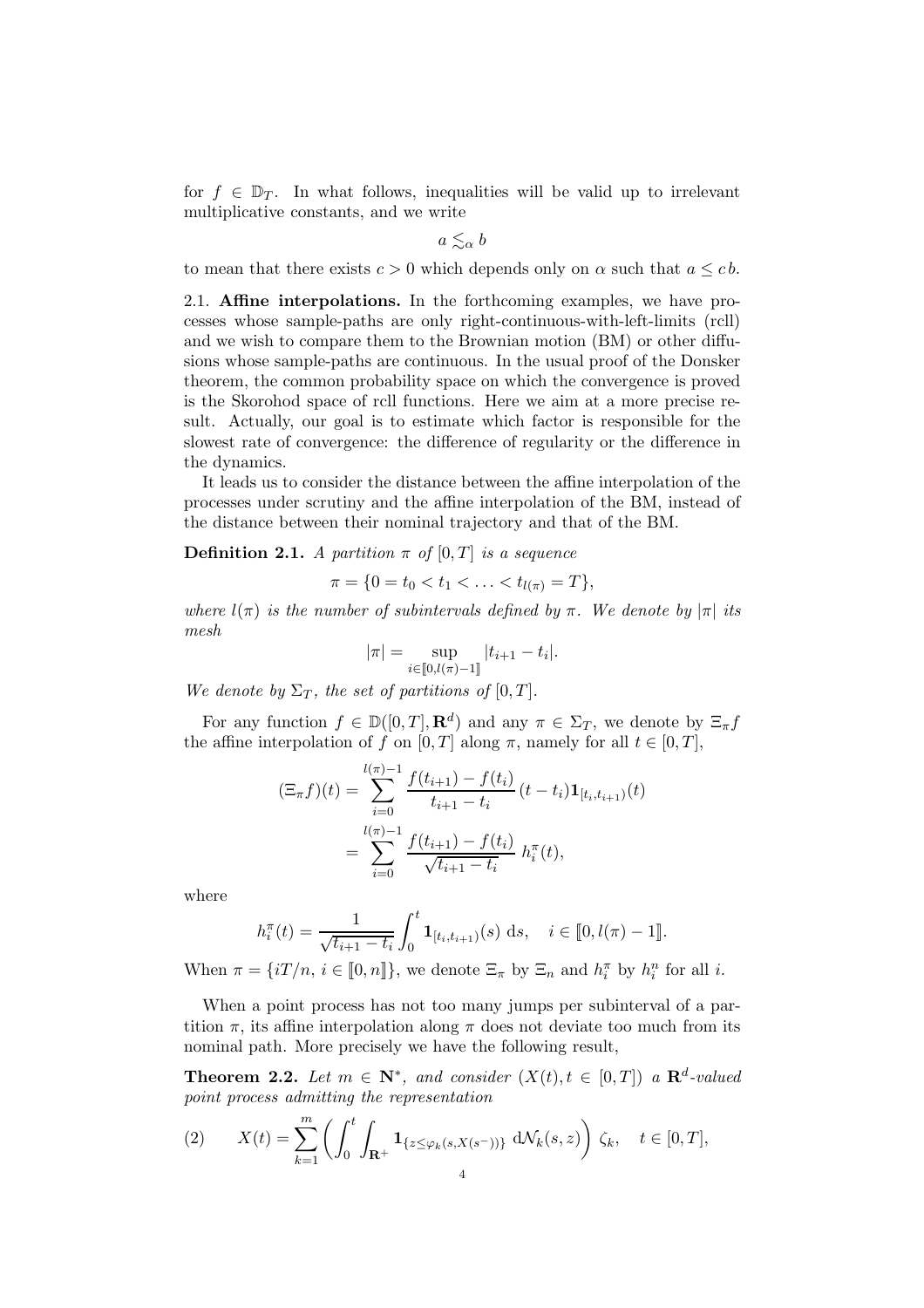where the  $\mathcal{N}_k$ 's are independent Poisson measures of respective intensity measures  $\rho_k$  ds⊗ dz,  $k \in [\![1,m]\!]$ , and for any  $k \in [\![1,m]\!]$ ,  $\zeta_k \in \mathbb{R}^d$  and  $\varphi_k$  is a bounded function  $[0, T] \times \mathbf{R}^d \to \mathbf{R}^+$ . Then, for any  $\pi \in \Sigma_T$  we have that

$$
\mathbf{E} \left[ \|X - \Xi_{\pi} X\|_{\infty,T} \right] \lesssim \sum_{k=1}^m \|\zeta_k\|_{\mathbf{R}^d} \Psi \left( l(\pi), \, \rho_k |\pi| \|\varphi_k\|_{\infty} \right),
$$

where for all  $(n, x) \in \mathbb{N}^* \times \mathbb{R}$ ,

$$
\Psi(n,x) = \frac{\log(ne^{x/n})}{\log(nx^{-1}\log(ne^{x/n}))}.
$$

*Proof of Theorem 2.2.* Let  $\pi = \{t_i, i \in [0, n]\}.$  For any  $t \in [0, T]$  there exists  $i \leq n-1$  such that  $t \in [t_i, t_{i+1})$  and

$$
||X(t) - \Xi_{\pi} X(t)||_{\mathbf{R}^d} = \left\| X(t) - X(t_i) - \frac{X(t_{i+1}) - X(t_i)}{t_{i+1} - t_i} (t - t_i) \right\|_{\mathbf{R}^d}
$$
  
\n
$$
\leq 2 \sup_{t \in [t_i, t_{i+1}]} ||X(t) - X(t_i)||_{\mathbf{R}^d},
$$

so that

$$
\mathbf{E} [\parallel X - \Xi_{\pi} X \parallel_{\infty,T}] \leq 2 \mathbf{E} \left[ \max_{i \in [\![ 0,n-1 ]\!] } \| X(t_{i+1}) - X(t_i) \|_{\mathbf{R}^d} \right].
$$

Now notice that for all  $k \in [1, m],$ 

$$
\int_{t_i}^{t_{i+1}} \int_{\mathbf{R}^+} \mathbf{1}_{\{z \le \varphi_k(s,X(s^-))\}} d\mathcal{N}_k(s,z) \le \int_{t_i}^{t_{i+1}} \int_{\mathbf{R}^+} \mathbf{1}_{\{z \le ||\varphi_k||_{\infty}\}} d\mathcal{N}_k(s,z) := M_{k,i}^{\pi}.
$$

But the  $M^{\pi}_{k,i}$ ,  $i \in [0, l(\pi) - 1]$  are independent Poisson random variables of respective parameters  $\rho_k(t_{i+1}-t_i)$   $\|\varphi_k\|_{\infty}$ , so they are strongly dominated by a family of  $l(\pi)$  independent Poisson random variables of respective parameters  $\rho_k|\pi| \|\varphi_k\|_{\infty}$ . The result then follows from Proposition 7.1 below.  $\square$ 

As to the affine interpolation of the Brownian motion, according to [20, Proposition 13.20], there exists  $c > 0$  such that for any partition  $\pi$ 

(3) 
$$
\mathbf{E}\left[\|\Xi_{\pi}B-B\|_{W_{\eta,p}}^p\right]^{1/p} \lesssim |\pi|^{1/2-\eta}.
$$

2.2. Malliavin gradient. We give the minimum elements of Malliavin calculus to understand the sequel. More advanced material is necessary to prove Theorem 4.2, see [12]. We denote by  $\mathcal{H}_T$  the Hilbert space

$$
\mathcal{H}_T := \left\{ h \in \mathcal{C}_T, \, \exists \dot{h} \in L^2([0,T], ds) \text{ such that } h(t) = \int_0^t \dot{h}(s) \, ds \right\}.
$$

The function  $\dot{h}$  is unique so that we can define

$$
||h||_{\mathcal{H}_T}^2 = \int_0^T \dot{h}(s)^2 \, \mathrm{d}s.
$$

By convention, we identify  $\mathcal{H}_T$  with its dual  $(\mathcal{H}_T)^*$ .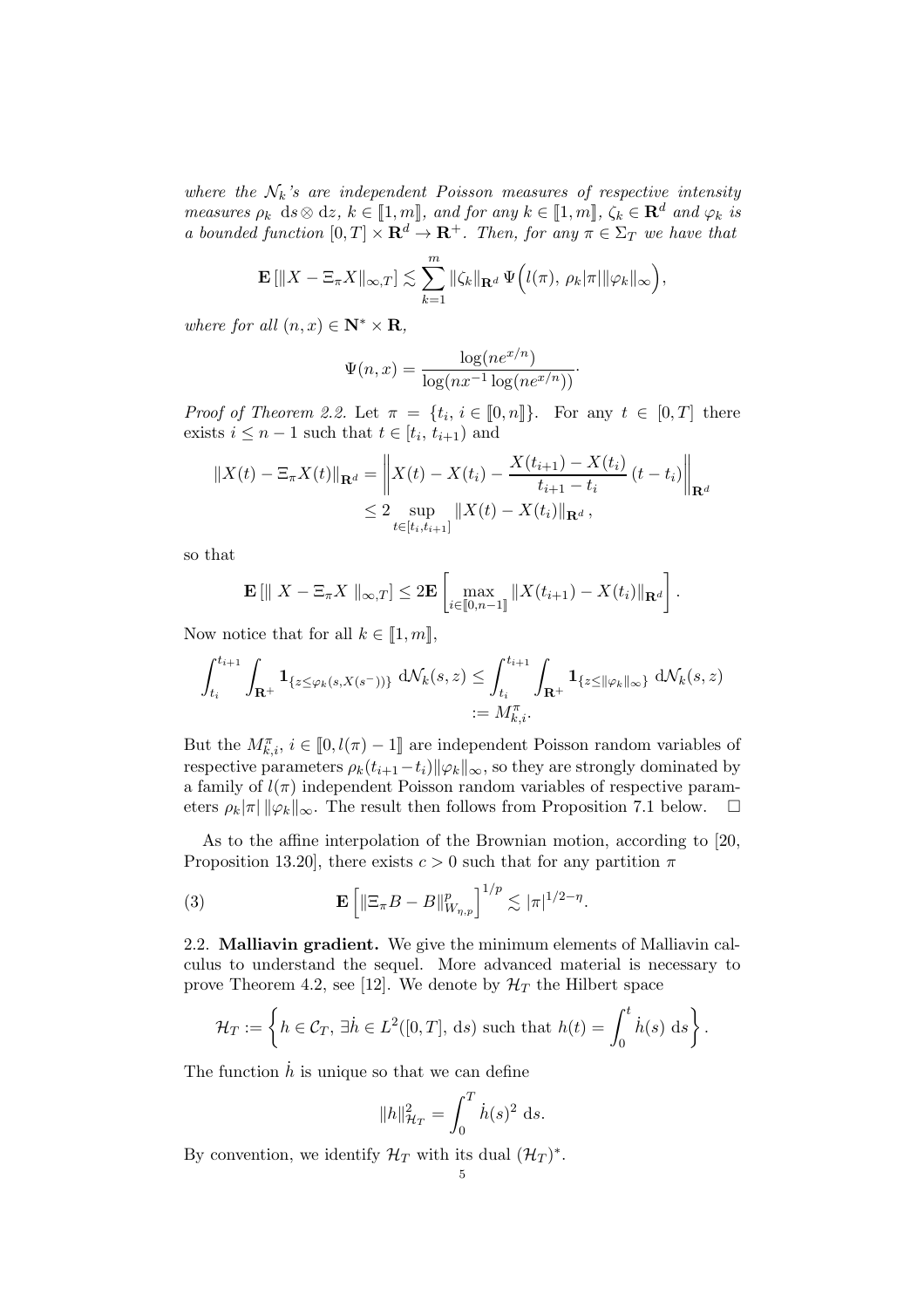Consider  $(Z_n, n \geq 1)$ , a sequence of independent, standard Gaussian random variables and let  $(z_n, n \geq 1)$  be a complete orthonormal basis of  $\mathcal{H}_T$ . Then, we know from [25] that

(4) 
$$
\sum_{n=1}^{N} Z_n z_n \xrightarrow{N \to \infty} B := \sum_{n=1}^{\infty} Z_n z_n \text{ in } C_T \text{ with probability 1,}
$$

where  $B$  is a Brownian motion. We clearly have the diagram

(5) 
$$
\mathcal{C}_T^* \xrightarrow{\mathfrak{e}^*} (\mathcal{H}_T)^* \simeq \mathcal{H}_T \xrightarrow{\mathfrak{e}} \mathcal{C}_T,
$$

where  $\mathfrak{e}$  is the canonical embedding from  $\mathcal{H}_T$  into  $\mathcal{C}_T$ . We denote by  $\mu$  the law of B on  $\mathcal{C}_T$ , and by  $L^2(\mathcal{C}_T;\mu)$ , the space of functions F from  $\mathcal{C}_T$  into **R** such that

$$
\mathbf{E}\left[F(B)^2\right]<\infty.
$$

**Definition 2.3** (Wiener integral). The Wiener integral, denoted as  $\delta$ , is the isometric extension of the map

$$
\delta : \mathfrak{e}^*(\mathcal{C}_T^*) \subset \mathcal{H}_T \longrightarrow L^2(\mathcal{C}_T; \mu)
$$

$$
\mathfrak{e}^*(\eta) \longmapsto \langle \eta, y \rangle_{\mathcal{C}_T^*, \mathcal{C}_T}.
$$

This means that if  $h = \lim_{n \to \infty} \mathfrak{e}^*(\eta_n)$  in  $\mathcal{I}_{1,2}$ ,

$$
\delta h(B) = \lim_{n \to \infty} \langle \eta_n, y \rangle_{C_T^*, C_T} \text{ in } L^2(\mu).
$$

**Definition 2.4.** Let X be a Banach space. A function  $F: \mathcal{C}_T \to X$  is said to be cylindrical if it is of the form

$$
F(y) = \sum_{j=1}^k f_j(\delta h_1(y), \cdots, \delta h_k(y)) x_j,
$$

where for any  $j \in [\![1, k]\!]$ ,  $f_j$  belongs to the Schwartz space on  $\mathbf{R}^k$ ,  $(h_1, \dots, h_k)$ are elements of  $\mathcal{H}_T$  and  $(x_1, \dots, x_i)$  belong to X. The set of such functions is denoted by X.

For  $h \in \mathcal{H}_T$ ,

$$
\langle \nabla F, h \rangle_{\mathcal{H}_T} = \sum_{j=1}^k \sum_{l=1}^k \partial_l f(\delta h_1(y), \cdots, \delta h_k(y)) \langle h_l, h \rangle_{\mathcal{H}_T} x_j,
$$

which is equivalent to say

$$
\nabla F = \sum_{j,l=1}^k \partial_j f(\delta h_1(y), \cdots, \delta h_k(y)) h_l \otimes x_j.
$$

The space  $\mathbb{D}_{1,2}(X)$  is the closure of cylindrical functions with respect to the norm of  $L^2(\mathcal{C}_T; \mathcal{H}_T \otimes X)$ . An element of  $\mathbb{D}_{1,2}(X)$  is said to be Gross-Sobolev differentiable and  $\nabla F$  belongs to  $\mathcal{H}_T \otimes X$  with probability 1.

We can iterate the construction to higher order gradients and thus define  $\nabla^{(k)}F$  for any  $k \geq 1$ , provided that F is sufficiently regular.

We actually need a stronger notion of weak differentiability. The ordinary notion of gradient we have just defined, induces that  $\nabla F$  belongs almost surely to  $\mathcal{H}_T$ . Hereafter we also need that it belongs to a smaller space,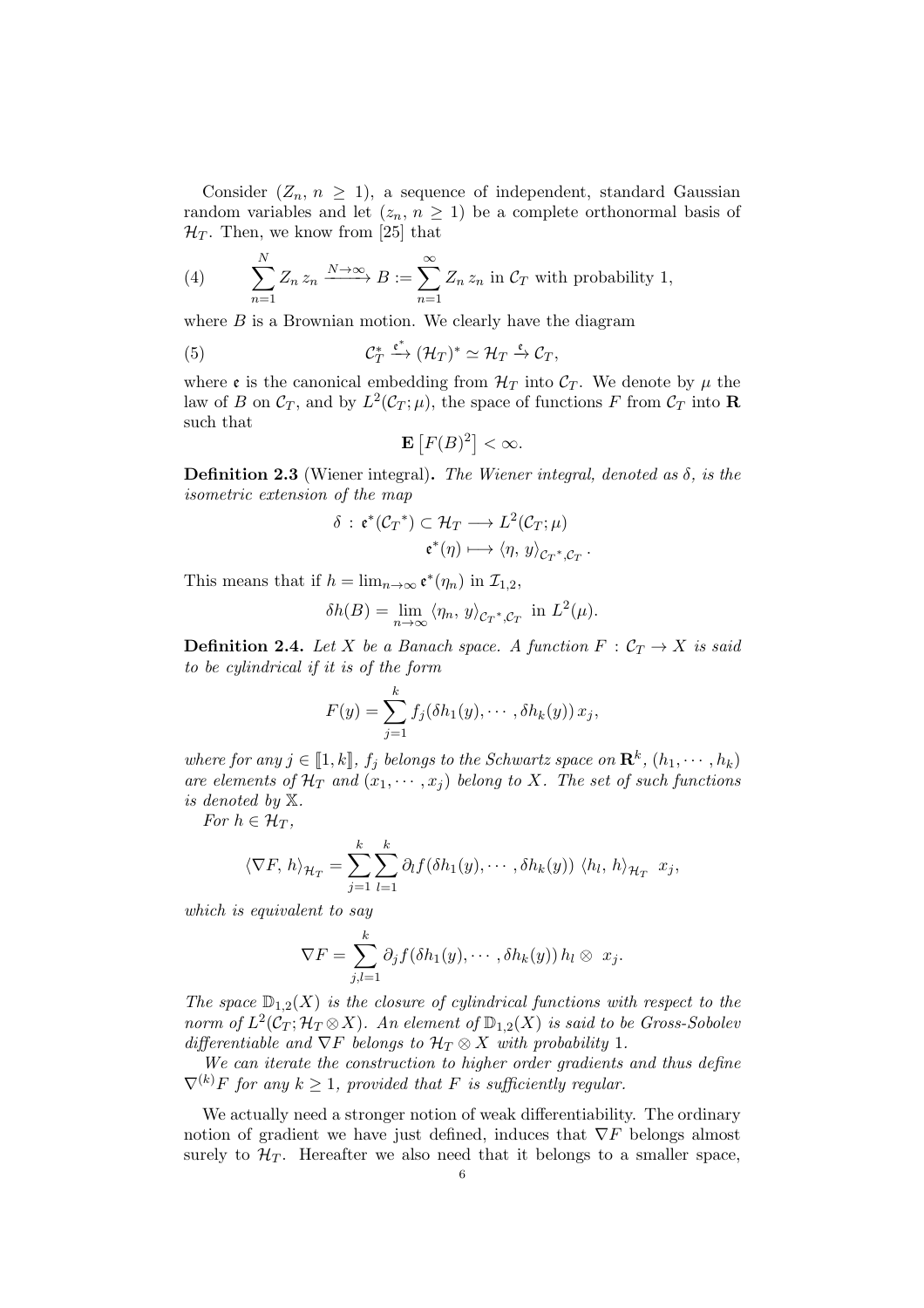namely the dual of  $L^2([0,T], ds)$ . Recall that we have identified  $\mathcal{H}_T$  with itself, so that we cannot identify  $L^2$  with its dual. It is proved in [13] that

$$
\mathcal{J}_T := (L^2([0,T], ds))^*
$$
  
\n
$$
\simeq \left\{ h \in \mathcal{C}_T, \exists \hat{h} \in L^2([0,T], ds) \text{ such that } h(t) = \int_0^t \int_s^1 \hat{h}(u) \, du \, ds \right\}.
$$

**Definition 2.5.** We denote by  $\Upsilon_T$  the subset of functions F in  $\mathbb{D}_{2,2}(\mathbf{R})$ which satisfy

(6) 
$$
\left| \left\langle \nabla^{(2)} F(x) - \nabla^{(2)} F(x+g), h \otimes k \right\rangle_{\mathcal{H}_T} \right| \le ||g||_{\mathcal{C}_T} ||h||_{L^2} ||k||_{L^2},
$$

for any  $x \in \mathcal{C}_T$ ,  $g \in \mathcal{H}_T$ ,  $h, k \in L^2([0,T], ds)$ . This means that  $\nabla^{(2)}F$ belongs to  $\Upsilon_T^{\otimes 2}$  $T^{\otimes 2}$  and is  $\mathcal{H}_T$ -Lipschitz continuous on  $\mathcal{C}_T$ .

#### 3. Lipschitz functionals

**Definition 3.1.** Let  $(E, d_E)$  and  $(G, d_G)$  be two metric spaces. A function  $F : E \to G$  is said to be Lipschitz continuous whenever there exists  $c > 0$ such that for any  $x, y \in E$ ,

(7) 
$$
d_G(F(x), F(y)) \leq c d_E(x, y).
$$

The minimum value of c such that  $(7)$  holds, is the Lipschitz norm of F. We denote by  $\text{Lip}_{\alpha}(E \to G, d_E)$  the set of Lipschitz continuous functions from E to G having Lipschitz norm less than  $\alpha$ .

When  $E$  is a functional space, the set of Lipschitz functions is rich enough to be stable by some interesting transformations.

**Lemma 3.2.** Let r be a positive integrable function on  $[0, T]$  and set

(8) 
$$
\gamma(t) = \int_0^t r(s) \, \mathrm{d}s.
$$

Then, the map

$$
\Gamma : C_T \longrightarrow C_{\gamma(T)}
$$

$$
f \longmapsto f \circ \gamma
$$

is invertible and Lipschitz continuous with Lipschitz norm 1. Moreover, if F belongs to  $\Upsilon_T$  then  $F \circ \Gamma$  belongs to  $\Upsilon_{\gamma(T)}$ .

*Proof.* The first part is straightforward. Since  $\Gamma$  is a linear continuous and bijective map from  $\mathcal{C}_T$  to  $\mathcal{C}_{\gamma(T)}$ , which maps  $\mathcal{H}_T$  (respectively  $\mathcal{J}_T$ ) bijectively onto  $\mathcal{H}_{\gamma(T)}$  (respectively  $\mathcal{J}_{\gamma(T)}$ ), the second assertion follows immediately.  $\Box$ 

Let us now fix  $m, d \in \mathbb{N}^*$ , and consider the integral equation

(9) 
$$
y(t) = y(0) + \int_0^t A y(s) \, ds + f(t), \quad t \ge 0,
$$

where  $\mathbf{A} \in \mathfrak{M}_{d,m}(\mathbf{R})$  and  $f \in \mathcal{C}_T(\mathbf{R}^d)$ . The unique solution of (9) can be written as

(10) 
$$
S(f)(t) = Ae^{tA} f(0) - Af(t) + A \int_0^t e^{(t-r)A} f(r) dr.
$$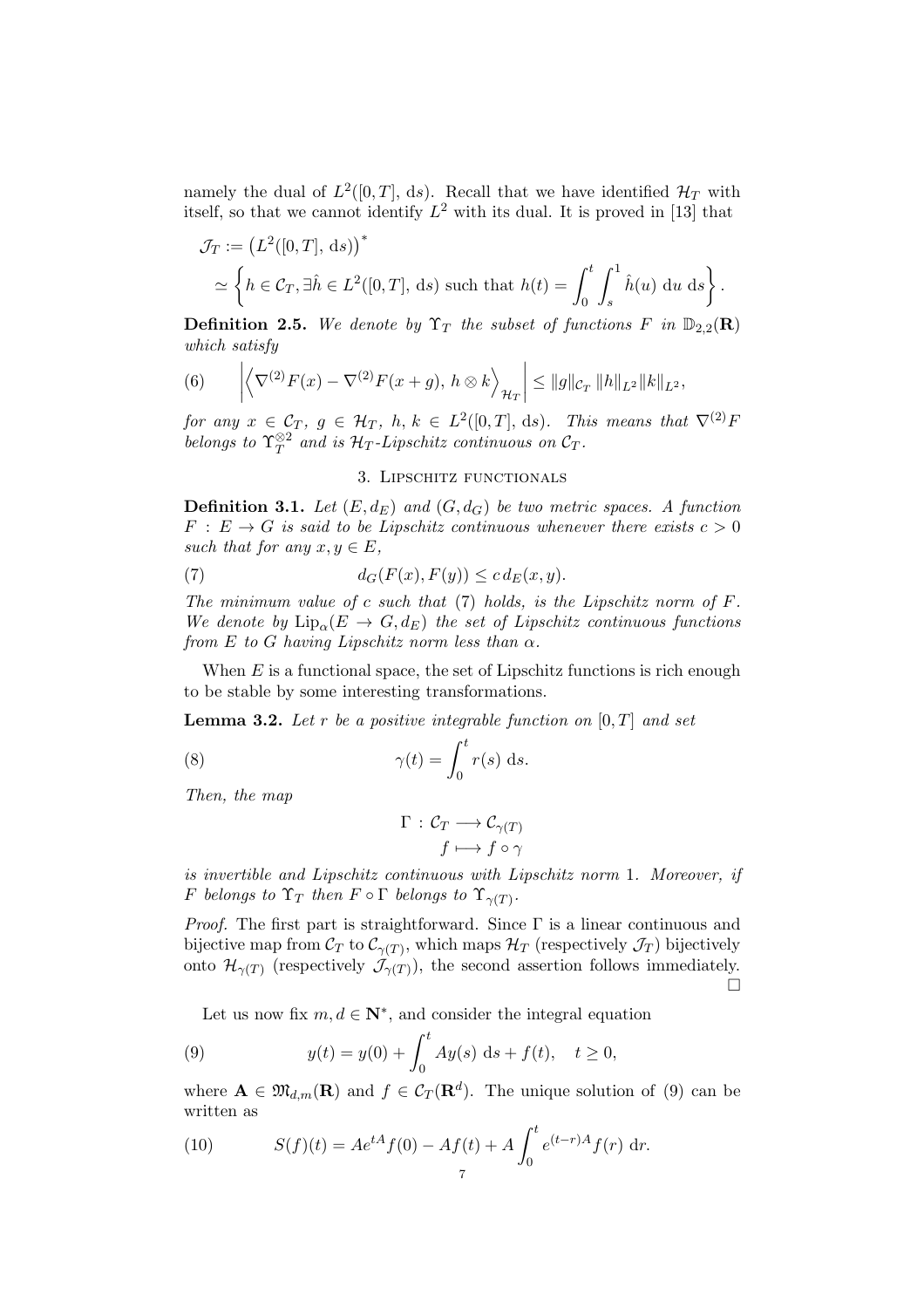We have the following,

**Theorem 3.3.** For  $A \in \mathfrak{M}_n(\mathbf{R})$ , the map

(11) 
$$
\Theta_A : C_T(\mathbf{R}^d) \longmapsto C_T(\mathbf{R}^d)
$$

$$
f \longmapsto S(f)
$$

where  $S(f)$  is the solution of (9), is Lipschitz continuous. Moreover, if F belongs to  $\Upsilon_T$ , then so does  $F \circ S$ .

*Proof.* Since  $\Theta_A$  is linear, we just have to prove that there exists  $c > 0$  such that for any  $f \in C_T$ ,

$$
||S(f)||_{\infty,T} \lesssim_A ||f||_{\infty,T}.
$$

From $(10)$ , we have

$$
||S(f)||_{\infty,T} \lesssim (||A|| + ||A||^2)e^{T||A||} ||f||_{\infty,T}.
$$

Equation (10) also entails that  $S$  is linear and that

$$
S(\mathcal{H}_T) \subset \mathcal{H}_T \text{ and } S(\mathcal{J}_T) \subset \mathcal{J}_T,
$$

hence  $\Upsilon_T$  is stable by S. The proof is thus complete.

Recall (see e.g. Chapter D in [31]), that for any  $T > 0$  and any  $Y \in \mathbb{D}_T$ such that  $Y(0) \geq 0$ , there exists a unique pair of functions  $X_Y$  and  $R_Y$  in  $\mathbb{D}_T$  such that  $X_Y(t)$  is non-negative,  $R_Y$  is non-decreasing,  $R_Y(0) = 0$  and for all  $t < T$ ,

$$
\begin{cases} X_Y(t) = Y(t) + R_Y(t), \\ \int_0^t X_Y(s) \, dR_Y(t) = 0. \end{cases}
$$

Define the mapping

(12) Sko :  $\mathbb{D}_T \longrightarrow \mathbb{D}_T$  $f \longmapsto (s \mapsto f(s) + ||f^-||_{\infty,s}),$ 

usually referred to as the Skorokhod reflection map of f. Then, it is well known that in the particular case  $d = 1$ ,  $X_Y$  has the explicit form  $X_Y =$  $\operatorname{Sko}(Y)$ . We have the following results,

Theorem 3.4. The mapping

$$
\max: \mathbb{D}_T \longrightarrow \mathbb{D}_T
$$

$$
f \longmapsto (s \mapsto ||f||_{\infty, s}),
$$

the local time map

$$
\ell^0 : \mathbb{D}_T \longrightarrow \mathbb{D}_T
$$

$$
f \longmapsto (s \mapsto ||f^-||_{\infty, s})
$$

and the Skorohod reflection map Sko are all Lispchitz continuous, and so is for any  $\varepsilon > 0$  the continuity modulus mapping

$$
\alpha_{\varepsilon} : \mathbb{D}_T \longrightarrow \mathbf{R}^+ \\
 f \longmapsto \sup_{\substack{|s-s'| \leq \varepsilon \\ s}} \|f(s) - f(s')\|_{\mathbf{R}^d}.
$$

$$
\Box
$$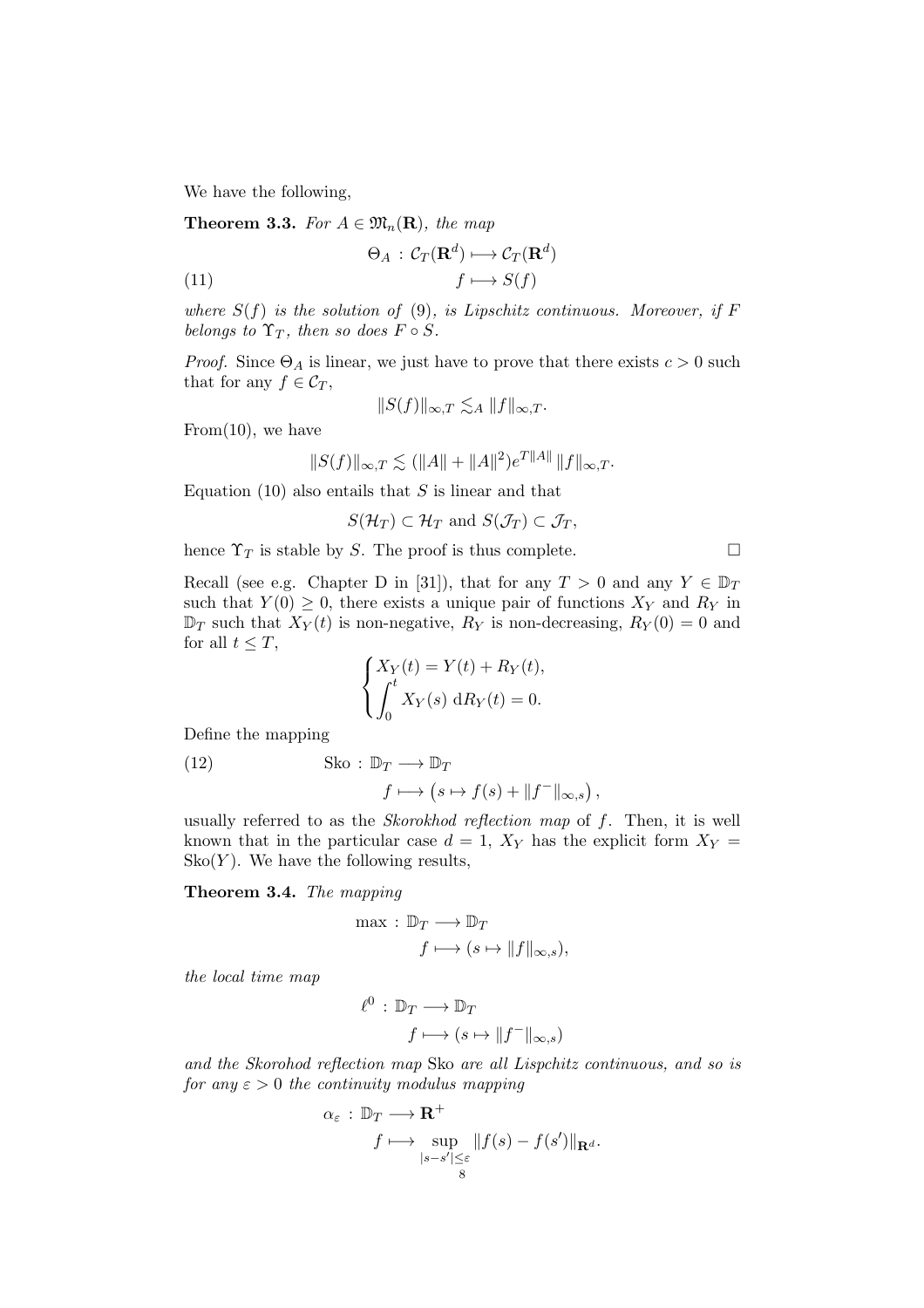Proof. The first three assertions readily follow from the left triangular inequality, entailing that for all  $f, g$ , and all  $t \in [0, T]$ ,

$$
\Big|\|f\|_{\infty,t}-\|g\|_{\infty,t}\Big|\leq\|f-g\|_{\infty,t}.
$$

Regarding the last assertion, we clearly have for all  $s \leq T$ ,

 $||f(s) - f(s')||_{\mathbf{R}^d} \le ||f(s) - g(s)||_{\mathbf{R}^d} + ||g(s) - g(s')||_{\mathbf{R}^d} + ||g(s') - f(s')||_{\mathbf{R}^d}.$ Hence for all  $\varepsilon$ ,

$$
\alpha_{\varepsilon}(f) \le 2\|f - g\|_{\infty, T} + \alpha_{\varepsilon}(g).
$$

The same holds with the role of  $f$  and  $g$  permuted, hence

$$
\|\alpha_{\varepsilon}(f)-\alpha_{\varepsilon}(g)\|_{\mathbf{R}^d}\leq 2\|f-g\|_{\infty,T},
$$

and the proof is complete.  $\Box$ 

#### 4. Kantorovitch-Rubinstein distances

**Definition 4.1.** For  $\mu$  and  $\nu$  two probability measures on a metric space  $(E, d_E)$ , the Kantorovitch-Rubinstein (or Wasserstein-1) distance between  $\mu$ and  $\nu$  is defined as

$$
\mathfrak{K}_E(\mu,\nu) := \sup_{F \in \text{Lip}_1(E \to \mathbf{R},d_E)} \int_E F \, \, \mathrm{d}\mu - \int_E F \, \, \mathrm{d}\nu.
$$

It is the well known that  $(\mu_n, n \geq 1)$  tends to  $\nu$  in the Kantorovitch-Rubinstein topology if and only if  $\mu_n$  converges in law to  $\nu$  and the sequence of first order moments converges: For some  $x_0 \in E$  and then all  $x_0 \in E$ 

(13) 
$$
\int_E d_E(x,x_0) d\mu_n(x) \xrightarrow{n \to \infty} \int_E d_E(x,x_0) d\nu(x).
$$

In [12], it is proved that

**Theorem 4.2.** Let  $(X_i, i \geq 0)$  be a sequence of independent and identically distributed random variables belonging to  $L^p$  for some  $p \geq 3$ . Then, for any  $n \geq 1$ ,

(14) 
$$
\mathfrak{K}_{C_T}\left(\sum_{i=0}^{n-1} X_i h_i^n, B\right) \lesssim_{T,\mathbf{E}[|X_1|^3]} n^{-1/6} \log(n).
$$

To explain the somehow surprising exponent  $-1/6$ , we quickly describe the proof of this result. We proceed to a sort of bias-variance decomposition: for any  $N < n$ 

$$
\mathfrak{K}_{\mathcal{C}_T} \left( \sum_{i=0}^{n-1} X_i h_i^n, B \right) \leq \mathfrak{K}_{\mathcal{C}_T} \left( \sum_{i=0}^{n-1} X_i h_i^n, \ \Xi_N \left( \sum_{i=0}^{n-1} X_i h_i^n \right) \right)
$$

$$
+ \mathfrak{K}_{\mathcal{C}_T} \left( \Xi_N \left( \sum_{i=0}^{n-1} X_i h_i^n \right), \ \Xi_N B \right)
$$

$$
+ \mathfrak{K}_{\mathcal{C}_T} \left( \Xi_N B, B \right)
$$

$$
= A_1 + A_2 + A_3.
$$

We have seen in (3) that the rightmost term is bounded by  $n^{-1/2}$ . The proof of the latter inequality is based on the scaling invariance and Hölder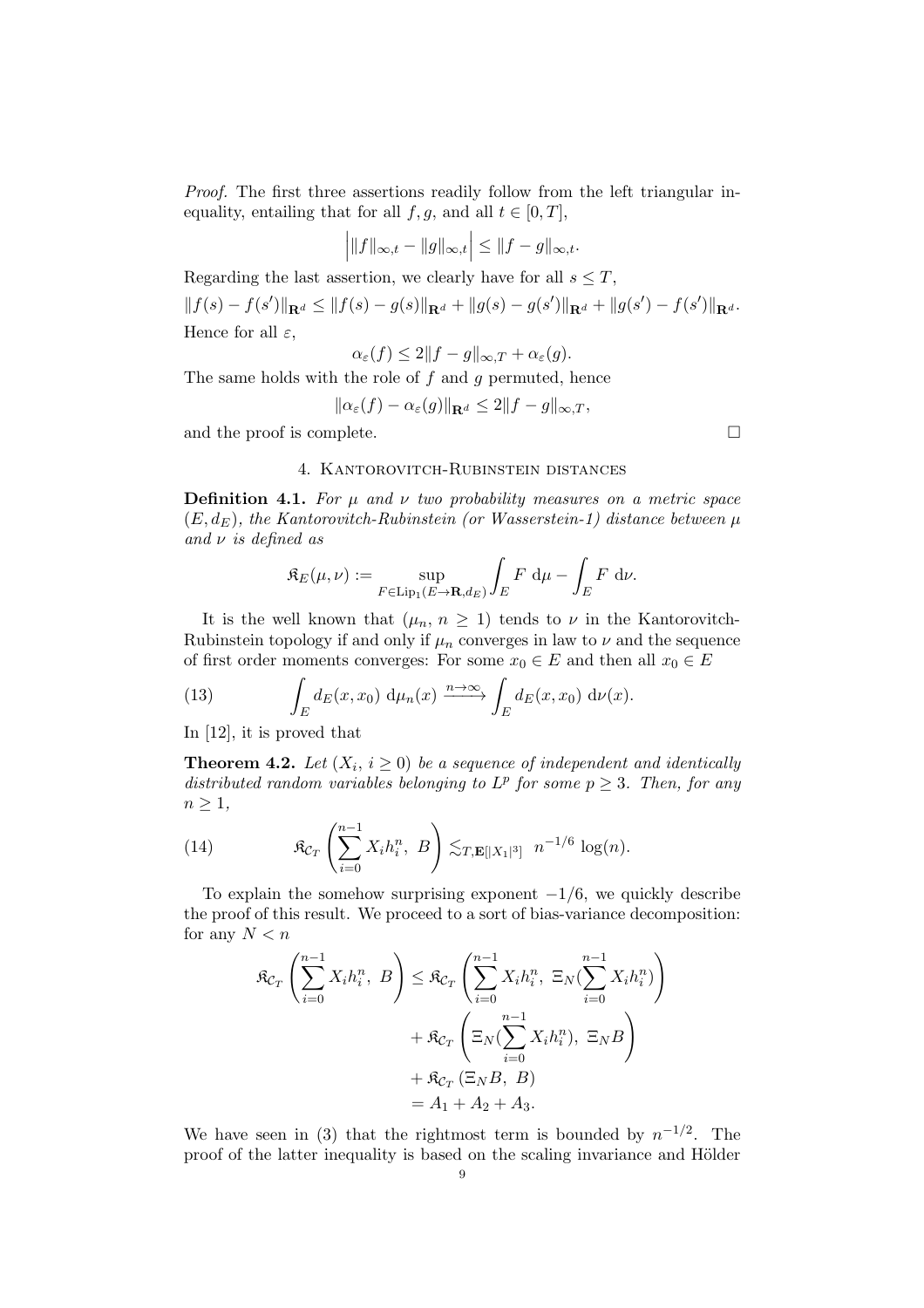continuity of the Brownian motion, hence there are strong reasons to believe that this rate is optimal. Direct computations show that  $A_1$  is also bounded by  $n^{-1/2}$ .

It remains to bound the median term  $A_2$ . For this, we remark that the two processes under study belong to the finite dimensional space

$$
\mathcal{H}_N = \text{span}\left\{h_i^N, i \in [0, N-1]\right\}.
$$

This leads to the definition of finite rank functional,

Definition 4.3. For  $\pi \in \Sigma_T$ , let

$$
\mathcal{H}_{\pi} = \text{span} \left\{ h_i^{\pi}, i = 0, \cdots, l(\pi) - 1 \right\}.
$$

A function  $F : C_T \to \mathbf{R}$  is then said to have a finite rank if there exists a partition  $\pi \in \Sigma_T$  and a function  $\varphi_F : \mathcal{H}_\pi \to \mathbf{R}$  such that

(15) 
$$
F = \varphi_F \circ \Xi_\pi.
$$

It amounts to saying that  $F$  depends only on the value of  $x$  by its value at the points of  $\pi$ . For any  $\pi \in \Sigma_T$ , we denote by  $\mathcal{F}^{\pi}$  the set of functions of finite rank associated to  $\pi$ , that is, such that (15) holds.

A straightforward adaptation of the proof of the main theorem in [12] yields

**Theorem 4.4.** For any  $\pi \in \Sigma_T$ , set

$$
\mathrm{Lip}_1^{\pi} = \mathrm{Lip}_1(\mathcal{C}_T \to \mathbf{R}, \|\ \|_{\infty,T}) \cap \mathcal{F}^{\pi}.
$$

Then, we have for all  $n \in \mathbb{N}^*$ ,

(16) 
$$
\sup_{F \in \text{Lip}_1^{\pi}} \left\{ \mathbf{E} \left[ F \left( \Xi_{\pi} \left( \sum_{i=0}^{n-1} X_i h_i^n \right) \right) \right] - \mathbf{E} \left[ F \left( \Xi_{\pi} B \right) \right] \right\} \lesssim_{T, \mathbf{E} [|X_1|^3]} \frac{|\pi|^{-1}}{\sqrt{n}} \log(n).
$$

If we apply this theorem to  $\Xi_N$ , we are in a position similar (but not equivalent) to that of bounding the Wasserstein-1 distance between a sum of independent (but not identically distributed) random vectors in dimension N, and the standard Gaussian distribution in  $\mathbb{R}^N$ . In this finite dimensional situation, the best known results [30, 4] show that the multiplying constant of the factor  $n^{-1/2} \log(n)$  depends linearly on the dimension, a fact that we retrieve here.

The exponent  $-1/6$  is then obtained by choosing the optimal N as a function of n. We have strong confidence that each of the two steps gives the optimal rate, and consequently, that this overall rate is optimal. For many practical applications, test functions in  $\text{Lip}_{1}^{\pi}$  are sufficient, see e.g. the simple and practical functionals addressed in Section 3. This leads us to introduce the following distance,

$$
\mathfrak{F}_{C_T}^{\pi}(\mu,\nu) = \sup_{F \in \text{Lip}_1^{\pi}} \left\{ \int_{C_T} F \, \mathrm{d}\mu - \int_{C_T} F \, \mathrm{d}\nu \right\},\,
$$

for  $\mu, \nu$  two probability measures.

If we allow to take the supremum over a smaller set of test functions like three times Fréchet differentiable with bounded derivatives (as in  $[2, 27]$ ),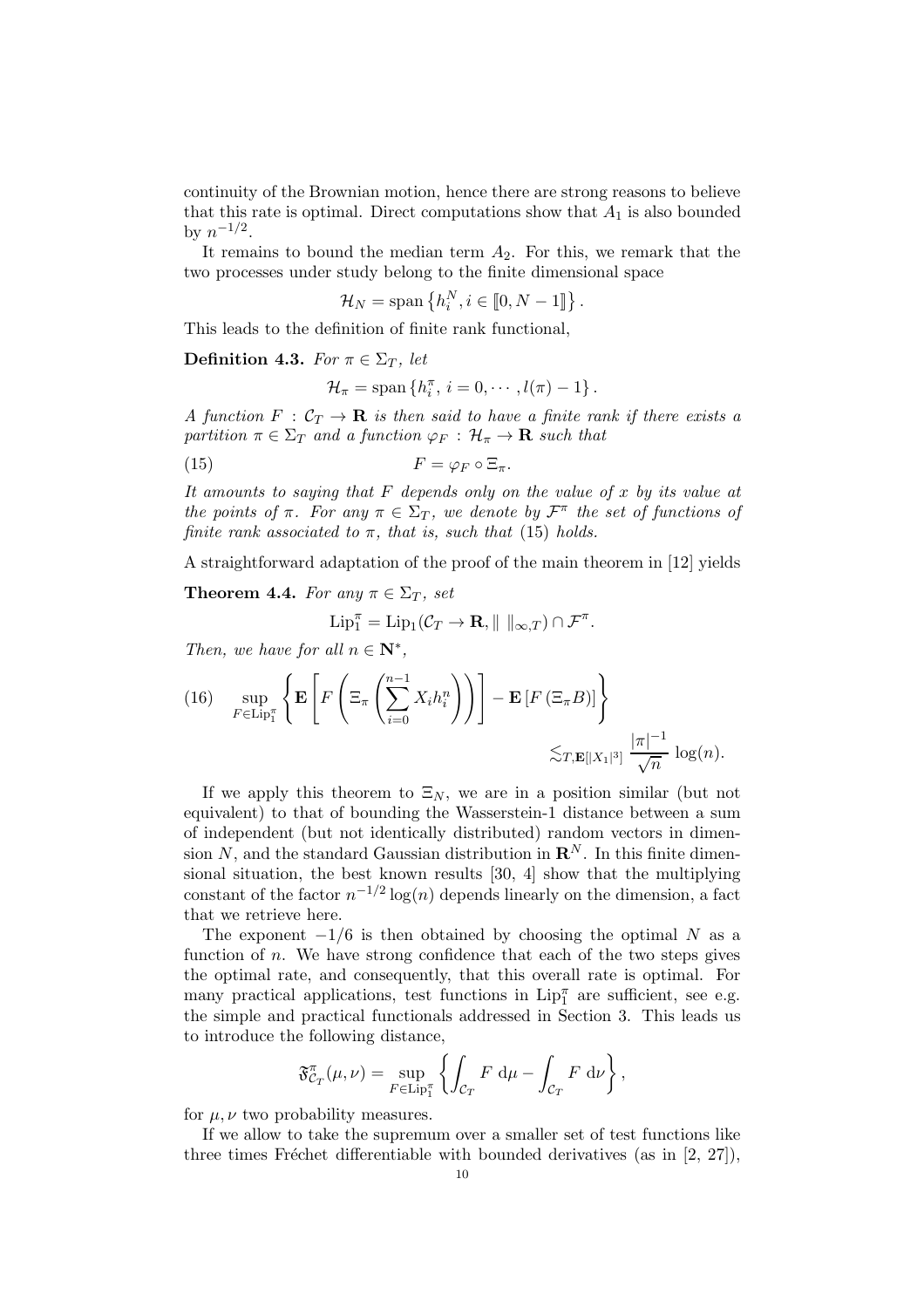we get a convergence rate bounded by  $n^{-1/2}$ . However, we can get this rate even for much less regular test functions. Let

$$
\operatorname{Lip}_1^{\Upsilon} = \operatorname{Lip}_1(\mathcal{C}_T \to \mathbf{R}, \| \|_{\infty,T}) \cap \Upsilon_T.
$$

Then, setting for all  $\mu, \nu$ ,

$$
\mathfrak{J}_{\mathcal{C}_T}(\mu,\nu) = \sup_{F \in \text{Lip}_1^{\Upsilon}} \left\{ \int_{\mathcal{C}_T} F \, \mathrm{d}\mu - \int_{\mathcal{C}_T} F \, \mathrm{d}\nu \right\},\,
$$

it is shown in [13] that

$$
\mathfrak{J}_{\mathcal{C}_T}\left(\Xi_{\pi}\left(\sum_{i=0}^{n-1}X_ih_i^n\right),\ B\right)\lesssim_{T,\pi}\frac{1}{\sqrt{n}}.
$$

In what follows, we deal with renormalized stochastic integrals with respect to Poisson measures as in (2). One of the trick of our proof is to replace the random integrands by deterministic and supposedly close functions. This technical step introduces an error which converges to zero at rate  $n^{-1/4}$  (see  $(29)$ , so much slower than  $n^{-1/2} \log(n)$ . We thus redefine the usual rates at which the convergence hold.

**Definition 4.5.** A sequence of rcll processes  $(X_n, n \ge 1)$  is said to converge in distribution at the usual rates to a process Z if for any  $\pi \in \Sigma_T$  and any  $n \geq 1$ ,

$$
\begin{cases}\n\mathfrak{K}_{\mathcal{C}_T}(\Xi_n X_n, Z) & \lesssim_T n^{-1/6} \log(n), \\
\mathfrak{F}_{\mathcal{C}_T}^{\pi}(\Xi_n X_n, Z) & \lesssim_T |\pi|^{-1} n^{-1/4}, \\
\mathfrak{J}_{\mathcal{C}_T}(\Xi_n X_n, Z) & \lesssim_T n^{-1/4}.\n\end{cases}
$$

A straightforward application of the previous results leads to the following,

**Theorem 4.6.** Let  $P_n$  be a Poisson process on  $[0, T]$  of intensity n. Then, the sequence of processes  $(\overline{P}_n, n \ge 1)$  defined by

(17) 
$$
\overline{P}_n(t) := \frac{P_n(t) - nt}{\sqrt{n}}
$$

converges at the usual rates to a Brownian motion. Furthermore,

$$
\mathbf{E}\left[\|\overline{P}_n - \Xi_n \overline{P}_n\|_{\infty,T}\right] \lesssim_T \frac{\log(n)}{\sqrt{n}}.
$$

*Proof.* Fix  $n \geq 1$ . According to Theorem 2.2, we get that

$$
\mathbf{E}\left[\|\overline{P}_n - \Xi_n \overline{P}_n\|_{\infty,T}\right] \lesssim_T \frac{\Psi(n,1)}{\sqrt{n}} \lesssim_T \frac{\log(n)}{\sqrt{n}}.
$$

Furthermore,

$$
\Xi_n \overline{P}_n = \sum_{i=0}^{n-1} \frac{P_n((i+1)/n) - P_n(i/n) - 1}{\sqrt{n}\sqrt{1/n}} h_i^n
$$
  

$$
\stackrel{\text{dist.}}{=} \sum_{i=0}^{n-1} (X_i - 1) h_i^n
$$

where  $(X_k, k \ge 1)$  is an IID sequence of Poisson random variables of parameter 1. The result then follows from (14) and (16). rameter 1. The result then follows from (14) and (16).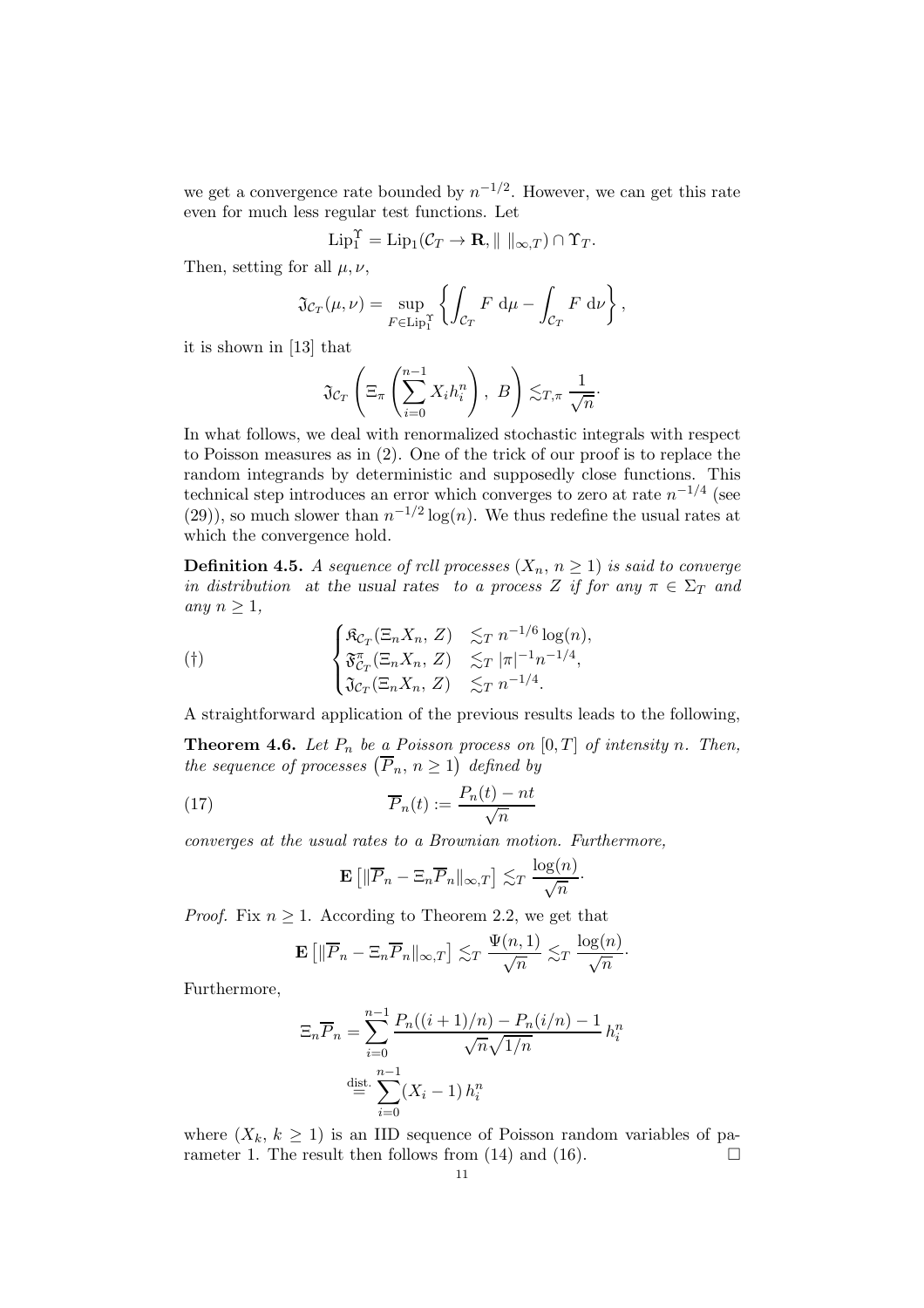We are now in a position to state our main result. It consists of an extension of the last Theorem to stochastic integral with respect to Poisson measures,

**Theorem 4.7.** Let r be a positive integrable function on  $[0, T]$  and  $\gamma$  defined by (8). Let  $\mathcal{N}^n$  be a Poisson measure on  $[0, T] \times \mathbf{R}^+$  of intensity measure n dt  $\otimes$  dz. Consider the compensated Poisson measure

$$
d\widetilde{\mathcal{N}}^n(t,z) = d\mathcal{N}^n(t,z) - n \, dt \otimes dz.
$$

Define also the process  $\overline{R}_n$  by

$$
\overline{R}_n(t) = \frac{1}{\sqrt{n}} \int_0^t \int_{\mathbf{R}^+} \mathbf{1}_{\{z \le r(s)\}} \, d\widetilde{\mathcal{N}}^n(s, z), \, t \in [0, T].
$$

Then,  $(\overline{R}_n, n \geq 1)$  converges at the usual rates to  $B \circ \gamma$ .

*Proof.* According to [9, Theorem 16], for any  $n \geq 1$ ,  $\overline{R}_n \circ \gamma^{-1}$  has the distribution of  $\overline{P}_n$  defined in (17). Therefore, from Theorem 4.6,  $(\overline{R}_n \circ$  $\gamma^{-1}, n \ge 1$ ) converges at the usual rates to B. The result then follows from Lemma 3.2.

#### 5. Application to Continuous time Markov chains

5.1. General settings. Numerous Continuous time Markov chains (CTMC's) can be described as solutions of stochastic differential equations with respect to a finite family of Poisson measures. For any  $m \in \mathbb{N}^*$ , any family  $(\zeta_1, ..., \zeta_m)_{1 \leq k \leq m}$  of elements of  $\mathbf{R}^d$  and any array  $(\rho_k)_{1 \leq k \leq m}$  of mappings from  $[0, T] \times \mathbb{D}_T$  to **R**, consider the **R**<sup>d</sup>-valued process X defined as the solution of the SDE

$$
X(t) = X(0) + \sum_{k=1}^{m} \left( \int_0^t \int_{\mathbf{R}^+} \mathbf{1}_{\{z \le \rho_k(s,X)\}} dN_k(s,z) \right) \zeta_k, \quad t \le T,
$$

where  $X(0) \in \mathbf{R}^d$  is fixed, and  $(\mathcal{N}_k)_{1 \leq k \leq m}$  denote m independent Poisson measures of unit intensity ds  $\otimes$ dz.

Fix  $n \in \mathbb{N}^*$  and an array  $\alpha := (\alpha_1, ..., \alpha_m) \in (\mathbb{R})^m$ . We scale the process X by replacing for all k, the measure  $\mathcal{N}_k$  by a Poisson measure  $\mathcal{N}_k^{\alpha_k}$  of intensity  $(n^{\alpha_k} ds) \otimes dz$ , and normalizing in space by n. Then the process  $\overline{X}_n := n^{-1}X_n$  is the solution of the following SDE: For any  $t \geq 0$ ,

(18) 
$$
\overline{X}_n(t) = \overline{X}_n(0) + \frac{1}{n} \left( \sum_{k=1}^m \int_0^t \int_{\mathbf{R}^+} \mathbf{1}_{\{z \le \rho_k(s, n\overline{X}_n)\}} d\mathcal{N}_k^{\alpha_k}(s, z) \right) \zeta_k.
$$

The key assumption on our scaling is the following:

Assumption 1 (Law of large numbers scaling). For any  $k \in [1, m],$ there exists a mapping  $r_k \in \text{Lip}_c(\mathbf{R}^d \to \mathbf{R}, || ||_{\mathbf{R}^d})$  such that for all  $n \in \mathbf{N}^*$ , all  $x \in \mathbf{R}^d$  and  $t \leq T$ ,

$$
n^{\alpha_k - 1} \rho_k(t, n x) = r_k(t, x),
$$

and such that

(19) 
$$
\sup_{n\geq 1} \mathbf{E} \left[ \sup_{t\leq T} |r_k(t, \overline{X}_n(t)| \right] \leq K_k.
$$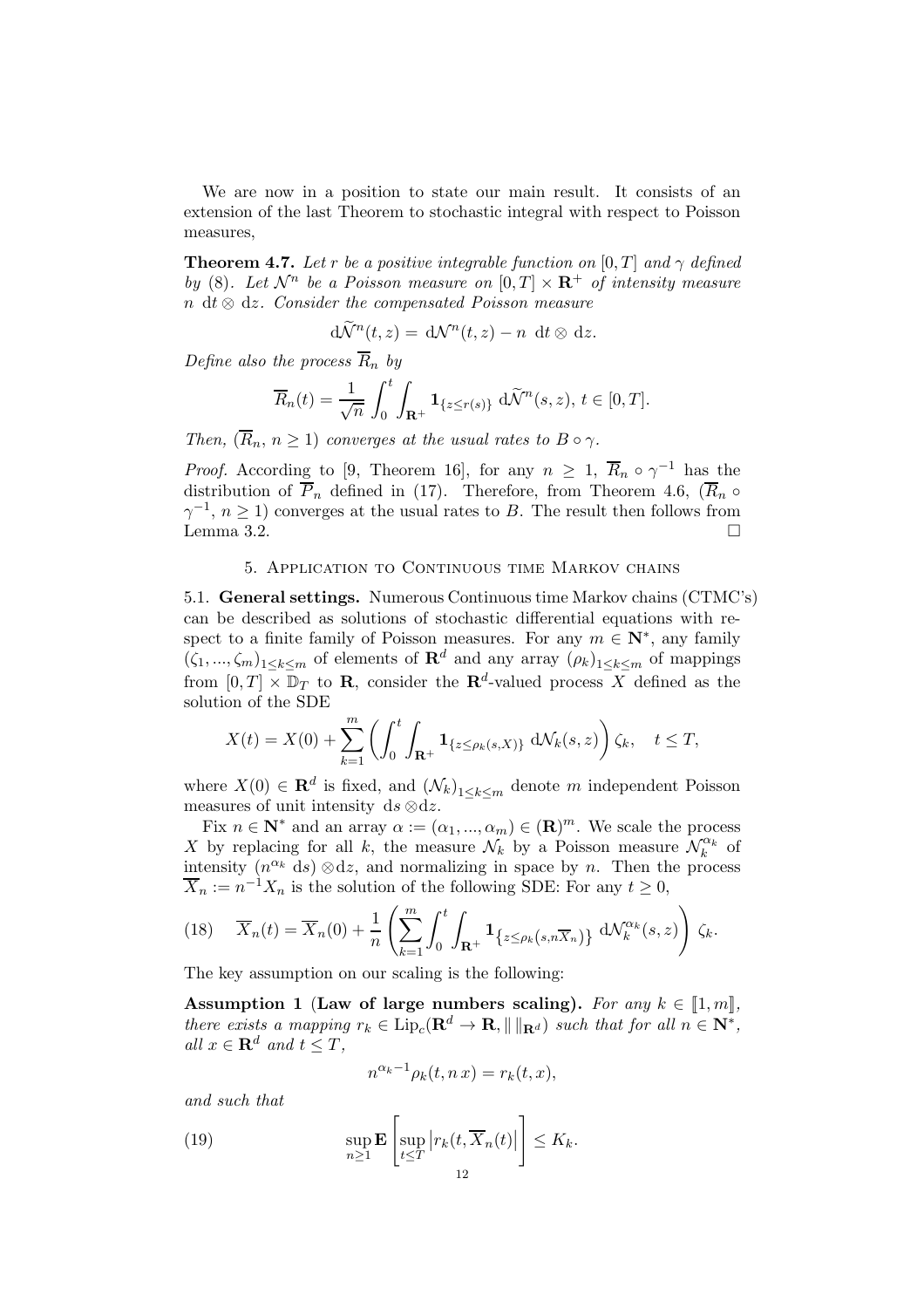Observe that crucially, under Assumption 1 the  $r_k$ 's do not depend on n. We denote for any k, by  $\widetilde{\mathcal{N}}_k^{\alpha_k}$ , the compensated Poisson measures of  $\mathcal{N}_k^{\alpha_k}$ , that is, we let

$$
\mathrm{d}\widetilde{\mathcal{N}}_k^{\alpha_k}(s,z)=\,\mathrm{d}\mathcal{N}_k^{\alpha_k}(s,z)-n^{\alpha_k}(\,\mathrm{d} s\otimes\mathrm{d} z).
$$

Then, for all n and all k, the  $\mathbf{R}^d$ -valued process  $M_{n,k,\overline{X}_n}$ , defined for all  $t \leq T$  by

(20) 
$$
M_{n,k,\overline{X}_n}(t) = \left(\int_0^t \int_{\mathbf{R}^+} \mathbf{1}_{\{z \leq n^{1-\alpha_k} r_k(s,\overline{X}_n(s^-))\}} d\widetilde{\mathcal{N}}_k^{\alpha_k}(s,z)\right) \zeta_k
$$

is a martingale with respect to the natural filtration of the Poisson measures. It then follows from  $(18)$  that for all n and t,

$$
(21) \ \overline{X}_n(t) = \overline{X}_n(0) + \sum_{k=1}^m \left( \int_0^t r_k\left(s, \overline{X}_n(s)\right) \, \mathrm{d}s \right) \zeta_k + \sum_{k=1}^m n^{-1} M_{n,k, \overline{X}_n}(t).
$$

In view of Assumption 1 and the Cauchy-Lipschitz Theorem, there exists a unique solution  $\Lambda$  in  $\mathcal{C}([0,T]; \mathbf{R}^d)$  to the integral equation

(22) 
$$
\Lambda(t) = \Lambda(0) + \sum_{k=1}^{m} \left( \int_0^t r_k(s, \Lambda(s)) \, ds \right) \zeta_k, \quad t \ge 0.
$$

We have the following law of large numbers,

**Theorem 5.1.** Assume that there exists a solution  $\Lambda$  of (22) on [0, T]. Suppose that Assumption 1 holds. Then, there exists  $c > 0$  such that

$$
\sup_{n\geq 1} \mathbf{E} \left[ \sup_{t\leq T} \|\overline{X}_n(t)\| \right] \leq e^{cT}
$$

and for all  $n \geq 1$ ,

(23) 
$$
\mathbf{E}\left[\sup_{t\leq T} \left\|\overline{X}_n(t) - \Lambda(t)\right\|\right] \leq \left(\mathbf{E}\left[\left\|\overline{X}_n(0) - \Lambda(0)\right\|\right] + Kn^{-1/2}\right)e^{cT}.
$$

*Proof.* By denoting for all  $k \in [1, m]$ , by  $\lambda_k$  the Lipschitz constant of the mapping  $r_k$ , we readily get that for all  $t \geq 0$ ,

$$
\left\| \overline{X}_n(t) - \Lambda(t) \right\| \le \left\| \overline{X}_n(0) - \Lambda(0) \right\|
$$
  
+ 
$$
\left( \sum_{k=1}^m \lambda_k \|\zeta_k\| \right) \int_0^t \left\| \overline{X}_n(s) - \Lambda(s) \right\| \, \mathrm{d}s + \sum_{k=1}^m \left\| n^{-1} M_{n,k,\overline{X}_n}(t) \right\|,
$$

 $\sum_{k=1}^m \lambda_k ||\zeta_k||,$ and it is then a classical consequence of Gronwall Lemma that for  $c :=$ 

$$
\mathbf{E}\left[\sup_{t\leq T} \left\|\overline{X}_n(t) - \Lambda(t)\right\|\right] \leq \left(\mathbf{E}\left[\left\|\overline{X}_n(0) - \Lambda(0)\right\|\right] + \sup_{t\leq T} \sum_{k=1}^m \left\|n^{-1} M_{n,k,\overline{X}_n}(t)\right\|\right) e^{cT}.
$$

We conclude using the Burkholder-Davis-Gundy inequality in view of (19).  $\Box$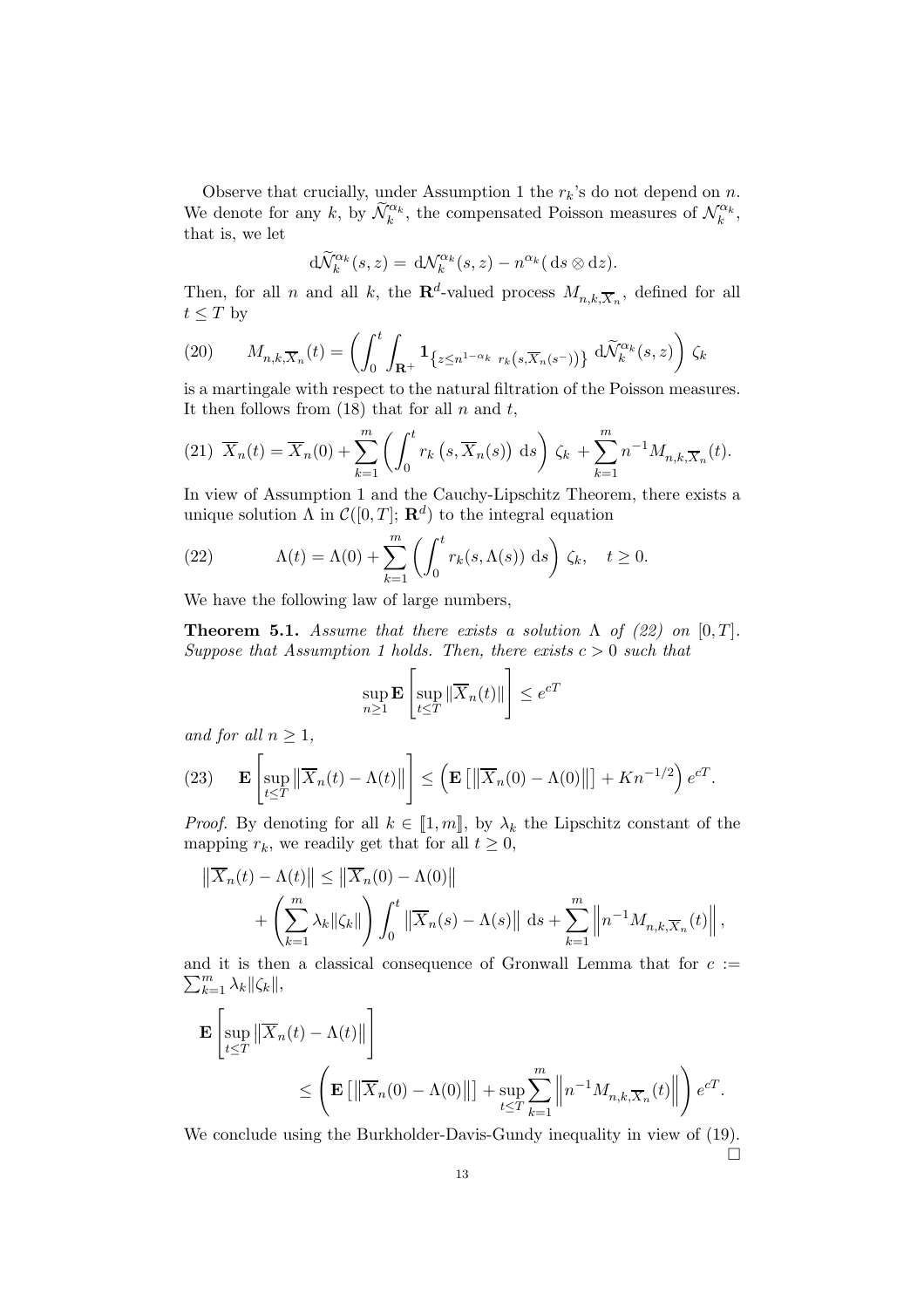We now turn to the so-called diffusion scaling of the process  $X$ . We study the sequence of processes  $(U_n, n \geq 1)$  defined for all n by

$$
U_n = n^{1/2} \left( \overline{X}_n - \Lambda \right), \quad n \ge 1.
$$

In view of (20), we see that the integrands in the  $M_{n,k,\overline{X}_n}$ 's,  $k \in [1,m]$ , are random processes that depend on  $n$ . In this form, we cannot directly use Corollary 4.7. The key idea is to introduce intermediate martingales with deterministic integrands. The error made with this additional process is easily controlled by sample-paths estimates.

So let us introduce for all n, the  $\mathbf{R}^d$ -valued martingales  $(M_{n,k,\overline{X}_n})_{k\in[\![1,m]\!]}$ ,  $(M_{n,k,\Lambda})_{k\in\llbracket 1,m\rrbracket}$  and  $\overline{M}_{n,\Lambda}$ , respectively defined for all  $t\leq T$  by

$$
\begin{cases} M_{n,k,\Lambda}(t) &= \left(\int_0^t \int_{\mathbf{R}_+^+} \mathbf{1}_{\left\{z \leq n^{1-\alpha_k} r_k(s,\Lambda(s))\right\}} \, \mathrm{d}\widetilde{\mathcal{N}}_k^{\alpha_k}(s,z)\right) \, \zeta_k \, ; \\ \overline{M}_{n,\overline{X}_n}(t) &= n^{-1/2} \sum_{\substack{k=1 \ m}}^{m} M_{n,k,\overline{X}_n}(t) \, ; \\ \overline{M}_{n,\Lambda}(t) &= n^{-1/2} \sum_{k=1}^{m} M_{n,k,\Lambda}(t) \, . \end{cases}
$$

Observe that the crucial difference between  $M_{n,\overline{X}_n}$  and  $M_{n,\Lambda}$  is that the indicator functions appearing in the latter involve deterministic processes and thus  $\overline{M}_{n,\Lambda}$  has independent increments. From (21) and (22), for all n, for any  $t \in [0, T]$ , we have that

(24) 
$$
U_n(t) = U_n(0)
$$

$$
+ n^{1/2} \sum_{k=1}^m \left( \int_0^t \left( r_k(s, \overline{X}_n(s)) - r_k(s, \Lambda(s)) \right) ds \right) \zeta_k + \overline{M}_{n, \overline{X}_n}(t).
$$

To obtain a formal functional central limit theorem for the sequence  $(U_n, n \geq$ 1), we make the following additional assumptions.

#### Assumption 2 (Diffusion scaling).

(i) The initial conditions are such that

(25) 
$$
\mathbf{E}\left[\left\|\overline{X}_n(0) - \Lambda(0)\right\|\right] \lesssim n^{-1/2},
$$
  
(ii) For all n, all  $k \in [\![1,m]\!]$  and all  $t \in [0,T]$ ,

(26) 
$$
n^{1/2} \left( r_k(t, \overline{X}_n(t)) - r_k(t, \Lambda(t)) \right) = \left( \langle L_k, U_n(t) \rangle_{\mathbf{R}^d} + E_{n,k}(t) \right),
$$
  
where for all  $k \in [1, m]$ ,  $L_k \in \mathbf{R}^d$  and

$$
\mathbf{E}\left[\left\|E_{n,k}\right\|_{\infty,T}\right] \xrightarrow{n\to\infty} 0.
$$

**Theorem 5.2.** Assume that Assumptions 1 and 2 hold. Then  $(U_n, n \ge 1)$ converges at the usual rates to

$$
\Theta_{\mathbf{A}}\left(\sum_{k=1}^m (B_k\circ\gamma_k)\,\zeta_k\right),\,
$$

where  $\Theta_{\bf A}$  is the map associated to the matrix  ${\bf A} = (L_1, ..., L_m) \otimes (\zeta_1, ..., \zeta_m)$ by (11),  $(B_k)_{k\in\llbracket 1,m\rrbracket}$  are independent one dimensional Brownian motions,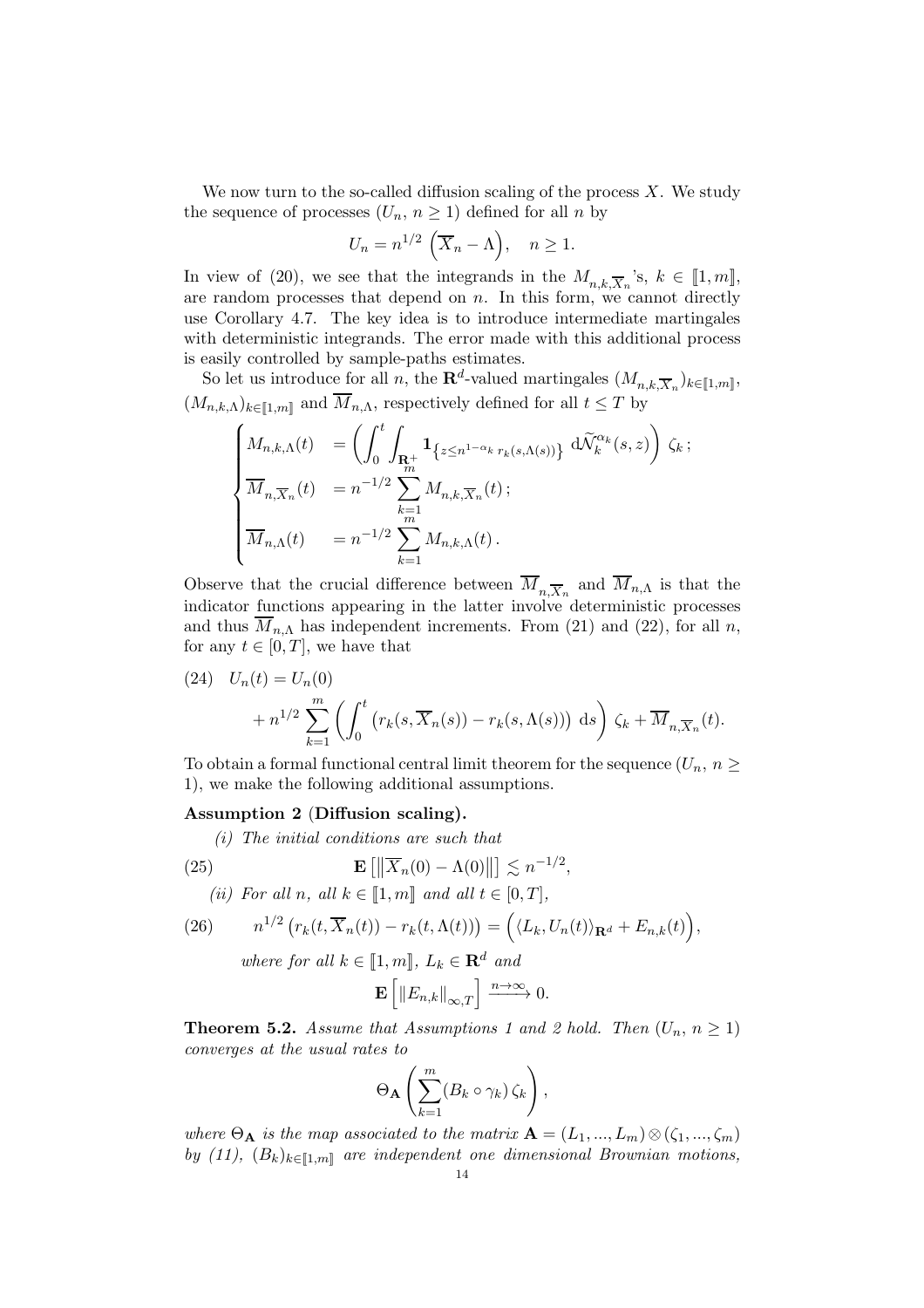and for any  $k \in [1, m], \gamma_k$  is defined in function of the mapping  $t \mapsto$  $r_k(t,\Lambda(t))$  through (8).

*Proof.* In view of (24) and (26), we have for all  $n \geq 1$ ,

(27) 
$$
U_n = \Theta_{\mathbf{A}} \left( \sum_{k=1}^m \left( \int_0^t E_{n,k}(s) \, ds \right) \zeta_k + \overline{M}_{n,\overline{X}_n} \right).
$$

But first, according to Assumption 2 we get that

(28) 
$$
\mathbf{E}\left[\left\|\sum_{k=1}^m \left(\int_0^{\cdot} E_{n,k}(s) \, \mathrm{d} s\right) \zeta_k\right\|_{\infty,T}\right] \xrightarrow{n \to \infty} 0.
$$

Second, from the Burkholder Davis Gundy inequality, for any  $k$  there exists a constant  $c_k$  such that

$$
\mathbf{E}\left[\left\|n^{-1/2}M_{n,k,\overline{X}_n} - n^{-1/2}M_{n,k,\Lambda}\right\|_{\infty,T}\right]
$$
  
\n
$$
\leq c_k n^{-1/2} \|\zeta_k\| n^{1/2} \mathbf{E}\left[\int_0^T \left|r_k(t,\overline{X}_n(t)) - r_k(t,\Lambda(t))\right| dt\right]^{1/2}
$$
  
\n
$$
\leq c_k \|\zeta_k\| \mathbf{E}\left[\int_0^T \|\overline{X}_n(t) - \Lambda(t)\|_{\mathbf{R}^d} dt\right]^{1/2},
$$

so it follows from (23) together with (25), that

(29) 
$$
\mathbf{E}\left[\left\|n^{-1/2}M_{n,k,\overline{X}_n}-n^{-1/2}M_{n,k,\Lambda}\right\|_{\infty,T}\right] \lesssim n^{-1/4}.
$$

On another hand, or any  $k \in [1, m], M_{n,k,\Lambda}$  has the distribution of

$$
t \longmapsto \left( \int_0^t \int_{\mathbf{R}^+} \mathbf{1}_{\{z \leq r_k(s,\Lambda(s))\}} \, d\widetilde{\mathcal{N}}^n(s,z) \right) \zeta_k,
$$

where  $\mathcal{N}^n$  is a Poisson measure of intensity n dt ⊗ dz, and it follows from Corollary 4.7 that the process  $n^{-1/2}M_{n,k,\Lambda}$  converges at the usual rates to  $(B_k \circ \gamma_k)$   $\zeta_k$ . The result then follows from the Lipschitz continuity of  $\Theta_A$ in view of the representation (27) and Theorem 3.3, together with (28) and  $(29)$ .

5.2. The Telegraph process. Let  $Y_i$ ,  $i \in [1, n]$  be an IID family of CTMC's taking values in  $\{0, 1\}$ , with transition intensity  $\sigma_0$  (resp.,  $\sigma_1$ ) from state 0 to state 1 (resp., from state 1 to state 0), and let  $X_n$  be the process defined by

$$
X_n(t) = \sum_{i=1}^n Y_i(t), \quad t \ge 0.
$$

The processes  $Y_i, i \in [\![1,n]\!]$  are often called telegraph processes, and model various phenomena in finance, physics, networking and biology. The states 0 and 1 can be respectively interpreted as 'Off' and 'On' modes, and so  $X_n$ counts the number of telegraph processes in 'On' mode at each time. (It is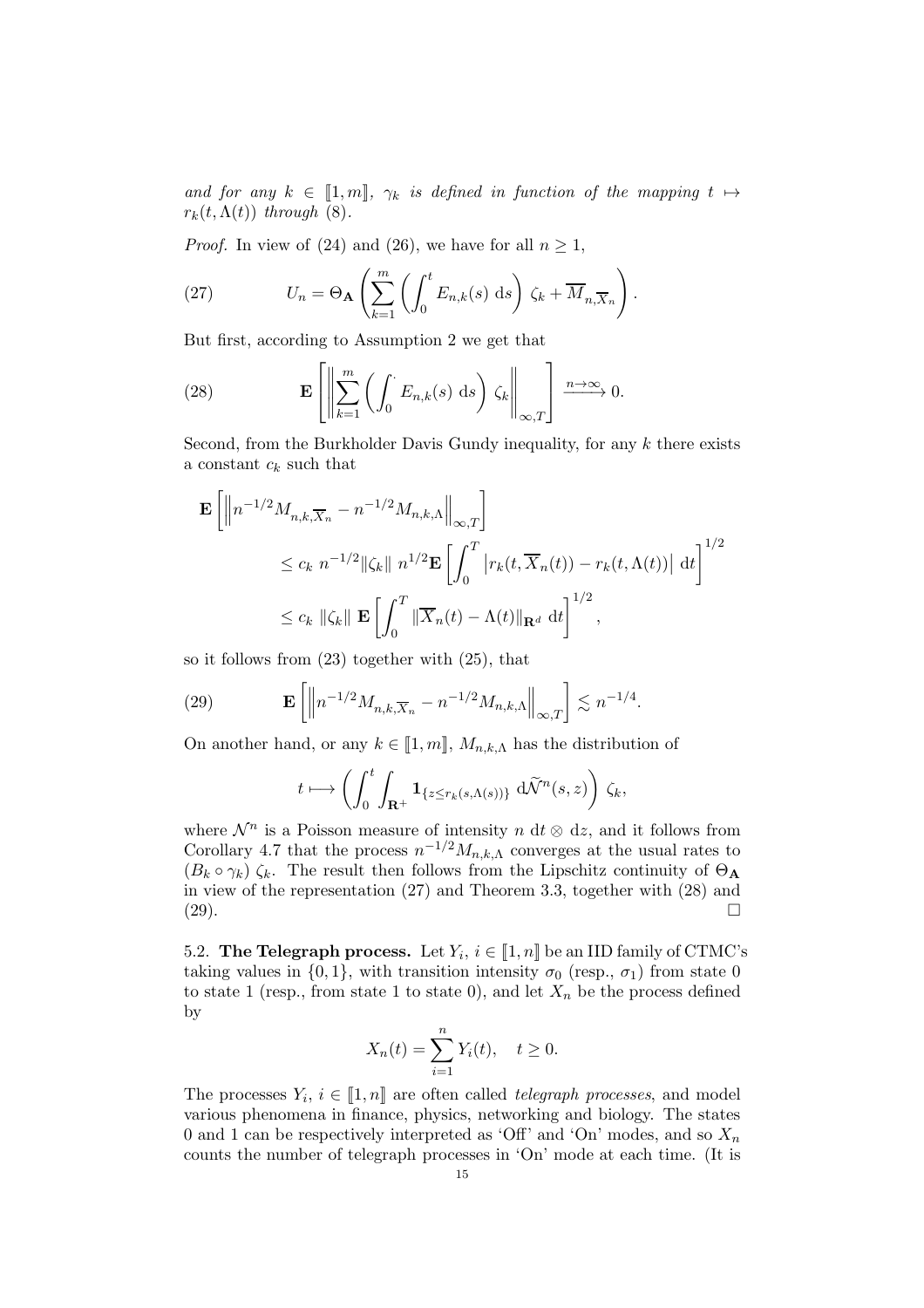often itself called, a telegraph process.) Denote by  $\pi_0$  and  $\pi_1$ , the common stationary probability of the  $Y_i$ 's,  $i \in [1, n]$ , namely

$$
\pi_0 = \frac{\sigma_1}{\sigma_0 + \sigma_1}
$$
 and  $\pi_1 = \frac{\sigma_0}{\sigma_0 + \sigma_1}$ .

It is immediate to observe that for any n, the limiting distribution  $X_n(\infty)$ of the process  $X_n$  is binomial of parameters  $n, \pi_1$ , and that

$$
\sqrt{n}\left(\frac{X_n(\infty)}{n} - \pi_1\right) \Longrightarrow \mathcal{N}(0, \pi_0 \pi_1).
$$

At the process level, it is shown in [14] that under suitable assumptions on the initial conditions, for all  $T > 0$ ,

$$
U_n = \sqrt{n} \left( \frac{X_n}{n} - \Lambda \right) \Longrightarrow \Theta(Y) \quad \text{ in } \mathbb{D}([0, T], \mathbf{R}),
$$

where

• For a fixed  $\Lambda(0) \in \mathbf{R}$ +,

$$
(30)
$$

(30) 
$$
\Lambda(t) = \pi_1 + (\Lambda(0) - \pi_1) \exp(-(\sigma_1 + \sigma_0)t), \quad t \ge 0;
$$

• For any f,  $\Theta(f)$  denotes the unique solution in  $\mathbb{D}([0,T], \mathbf{R})$  of the equation

$$
g(t) = (\sigma_1 - \sigma_0) \int_0^t g(s) \, ds + f(t), \quad t \ge 0;
$$

• The process  $Y$  is defined by

$$
Y(t) = \int_0^t \sqrt{\sigma_0(1 - \Lambda(s))} \, dB_1(s) - \int_0^t \sqrt{\sigma_1 \Lambda(s)} \, dB_2(s), \quad t \ge 0,
$$

for  $B_1$  and  $B_2$ , two independent standard Brownian motions.

We have the following result,

Proposition 5.3. Suppose that condition (i) of Assumption 2 is satisfied. Then the convergence of  $(U_n, n \geq 1)$  to  $\Theta(Y)$  occurs at the usual rates.

*Proof.* Let for all  $n \geq 1$ ,  $\overline{X}_n(t) = X_n(t)/n$ ,  $t \geq 0$ . Then by the very definition of  $X_n$  we have the equality in distribution

$$
\overline{X}_n(t) \stackrel{(d)}{=} \overline{X}_n(0) + \int_0^t \int_{\mathbb{R}^+} \mathbf{1}_{\{z \le n\sigma_0(1-\overline{X}_n(s^-))\}} d\mathcal{N}_1(s, z) - \int_0^t \int_{\mathbb{R}^+} \mathbf{1}_{\{z \le n\sigma_1 \overline{X}_n(s^-)\}} d\mathcal{N}_2(s, z), \quad t \ge 0,
$$

where  $\mathcal{N}_1$  and  $\mathcal{N}_2$  denote two independent Poisson random measures of common intensity  $ds \otimes dz$  on  $(\mathbf{R}_{+})^2$ , representing the overall "up" and "down" jumps, respectively. So  $\overline{X}_n$  satisfies the SDE (18) for  $d = 1, m = 2$ ,  $\alpha_1 = \alpha_2 = 0, \zeta_1 = 1, \zeta_2 = -1$ , and for the mappings  $\rho_1 : (t, y) \mapsto \sigma_0(n - y)$ and  $\rho_2$ :  $(t, y) \mapsto \sigma_1 y$ . It is then clear that Assumption 1 is satisfied for

$$
r_1:(t,x)\longmapsto \sigma_0(1-x)
$$
 and  $r_2:(t,x)\longmapsto -\sigma_1x$ ,

which are obviously Lipschitz continuous with respect to their second variable. Plainly,  $\Lambda$  defined by (30) is the unique solution of (22) in the present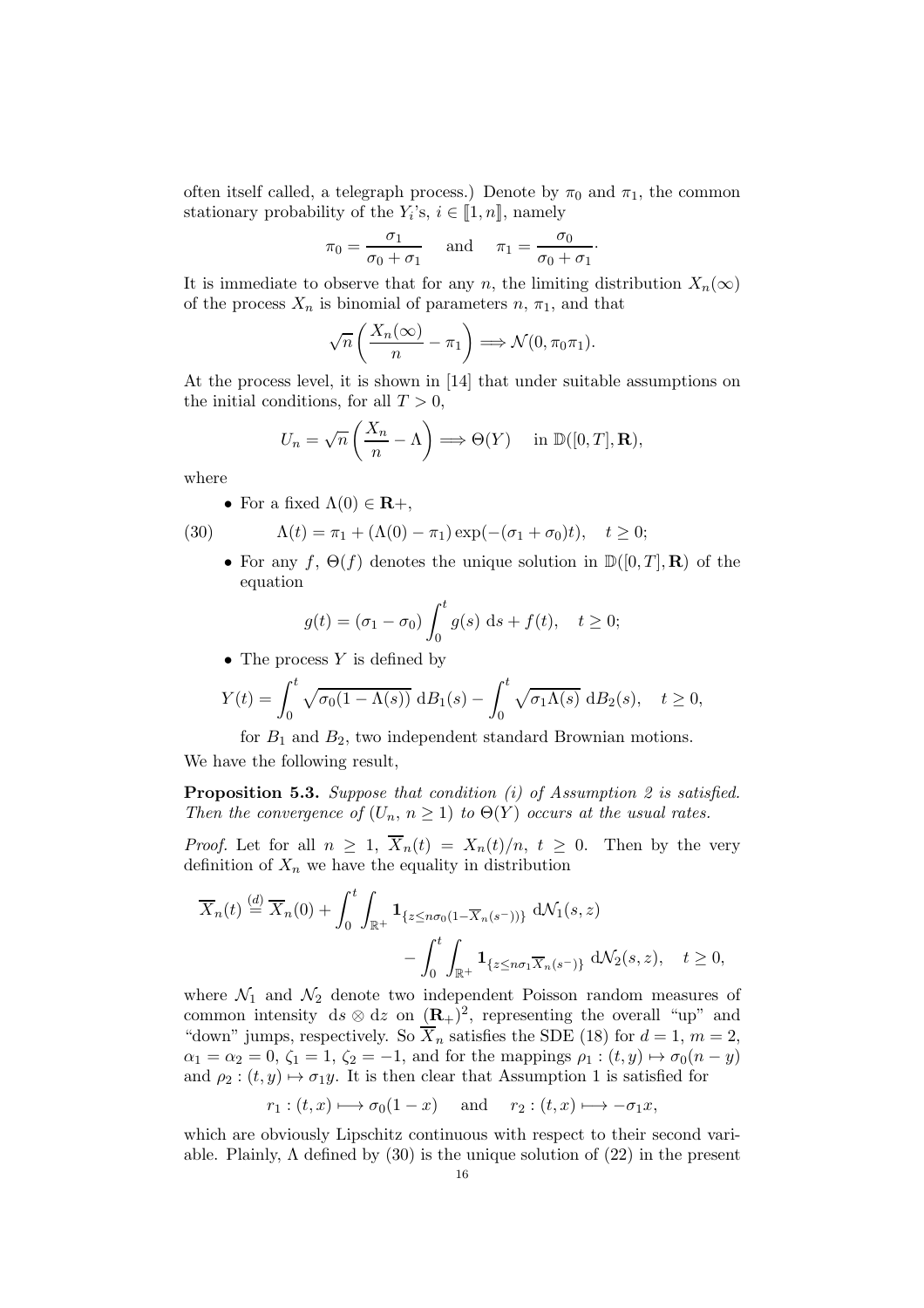case. As  $r_1$  and  $r_2$  are linear in their second variable, condition (ii) in Assumption 2 is clearly satisfied for  $L_1 = -\sigma_0$ ,  $L_2 = \sigma_1$  and  $E_{n,1} \equiv E_{n,2} \equiv 0$ for all *n*, and so the corresponding operator  $\Theta_{\bf A} = \Theta$  defined by (11) is linear, continuous and therefore Lipschitz continuous. We conclude using Theorem 5.2.  $\Box$ 

5.3. Two classical queueing systems. It is a simple matter to show that the single-server queue  $M/M/1$  and the infinite server queue  $M/M/\infty$ , for which the speed of convergence in the functional central limit theorem was already addressed in [3], can be studied in the present framework. The convergence rate obtained hereafter is  $n^{1/6}$ , slightly slower than that obtained in [3]  $(n^{1/2})$ , where we used representation methods that are specific to each of these models.

5.3.1. The infinite server queue. We consider an  $M/M/\infty$  queue: a potentially unlimited number of servers attend customers that enter the system following a Poisson process of intensity  $\lambda > 0$ , requesting service times that are exponentially distributed of parameter  $\mu > 0$ . Let for all  $t \geq 0$ ,  $L^{\#}(t)$ denote the number of customers in the system at time  $t$ . It is well known that  $L^{\#}$  is an ergodic Markov process with stationary distribution Poisson of parameter  $\lambda/\mu$ . Let us scale this process in space and time, by dividing the number of customers by  $n$ , while multiplying the intensity of arrivals by *n*. Namely, we denote for all  $t \geq 0$ ,  $\overline{L}_n^{\#}$  $\frac{\pi}{n}(t) = L^{\#}(t)/n$ . Then, it is a classical result (see e.g. [5], Theorem 6.14 in [31], or a measure-valued extension of the result in  $[16]$ , that under suitable assumptions on the initial conditions, for all  $T > 0$ ,

$$
U_n = \sqrt{n} \left( \overline{L}_n^{\#} - \Lambda \right) \Longrightarrow \Theta(Y) \quad \text{ in } \mathbb{D}([0, T], \mathbf{R}),
$$

where

• For a fixed  $\Lambda(0) \in \mathbf{R}$ +,

(31) 
$$
\frac{\lambda}{\mu} - \left(\Lambda(0) - \frac{\lambda}{\mu}\right) \exp(-\mu t), \quad t \ge 0;
$$

• For any stochastic process  $f, \Theta(f)$  denotes the unique solution in  $\mathbb{D}([0,T],\mathbf{R})$  of the SDE

$$
g(t) = -\mu \int_0^t g(s) \, ds + f(t), \quad t \ge 0;
$$

• The process  $Y$  is defined by

$$
Y(t) = \sqrt{\lambda}B_1(t) - \int_0^t \sqrt{\mu\Lambda(s)} \, dB_2(s), \quad t \ge 0,
$$

for  $B_1$  and  $B_2$ , two independent standard Brownian motions. We have the following result,

Proposition 5.4. Suppose that condition (i) of Assumption 2 is satisfied. Then the convergence of  $(U_n, n \geq 1)$  to  $\Theta(Y)$  occurs at the usual rates.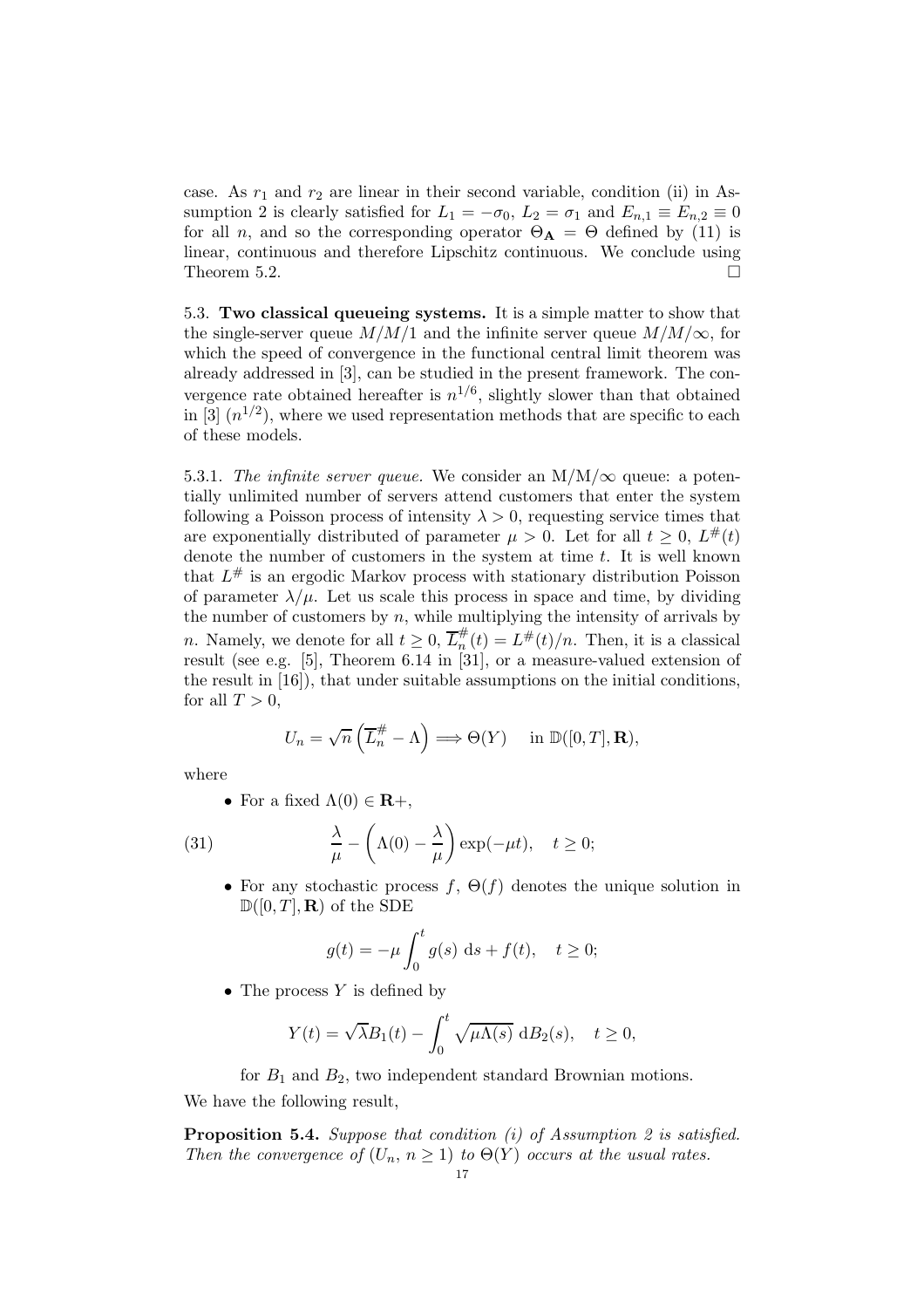*Proof.* Then, for all  $n \geq 1$  it is easily checked that the resulting scaled process  $\overline{L}_n^{\#}$  $\frac{\pi}{n}$  satisfies the SDE

$$
\overline{L}_{n}^{\#}(t) = \overline{L}_{n}^{\#}(0) + \frac{1}{n} \int_{0}^{t} \int_{\mathbb{R}^{+}} \mathbf{1}_{\{z \le \lambda\}} d\mathcal{N}_{1}^{1}(s, z) - \frac{1}{n} \int_{0}^{t} \int_{\mathbb{R}^{+}} \mathbf{1}_{\{z \le \mu \overline{L}_{n}^{\#}(s^{-})\}} d\mathcal{N}_{2}^{1}(s, z), \quad t \ge 0,
$$

where  $\mathcal{N}_1^1$  and  $\mathcal{N}_2^1$  denote two independent random Poisson measures of intensity  $n \, ds \otimes dz$  on  $(\mathbb{R}_+)^2$ . This precisely means that the process  $\overline{L}_n^{\#}$ n satisfies (18) for  $d = 1$ ,  $m = 2$ ,  $\alpha_1 = \alpha_2 = 1$ ,  $\zeta_1 = 1$ ,  $\zeta_2 = -1$ , and for the mappings  $\rho_1 : (t, y) \mapsto \lambda$  and  $\rho_2 : (t, y) \mapsto \frac{\mu y}{n}$ . It is then clear that Assumption 1 is satisfied for  $r_1 : (t, y) \longmapsto \lambda$  and  $r_2 : (t, y) \longmapsto \mu y$ . Clearly,  $\Lambda$  defined by (31) is the unique solution of the differential equation (22) in the present context. Then, plainly, condition (ii) in Assumption 2 is satisfied for  $L_1 = 0$ ,  $L_2 = \mu$  and  $E_{n,1} \equiv E_{n,2} \equiv 0$  for all n, and we get that  $\Theta_{\mathbf{A}} = \Theta$  in (11). We conclude again using Theorem 5.2. in (11). We conclude again using Theorem 5.2.

5.3.2. The single server queue. In this section we consider a  $M/M/1$  queue: a single-server attends without vacations, customers that enter following a Poisson process of intensity  $\lambda > 0$ , and the service times are IID with exponential distribution of parameter  $\mu > 0$ . It is then immediate that the process  $(L^{\dagger}(t), t \ge 0)$  counting the number of customers in the system at all times, is a birth and death process, that is ergodic if and only if  $\lambda/\mu < 1$ . This process can be represented as follows: for all  $t \geq 0$ ,

$$
L^{\dagger}(t) = x + \int_0^t \int_{\mathbb{R}^+} \mathbf{1}_{\{z \le \lambda\}} d\mathcal{N}_1(s, z) - \int_0^t \int_{\mathbb{R}^+} \mathbf{1}_{\{z \le \mu\}} \mathbf{1}_{\{L^{\dagger}(s^-) > 0\}} d\mathcal{N}_2(s, z)
$$
  
=  $x + \int_0^t \int_{\mathbb{R}^+} \mathbf{1}_{\{z \le \lambda\}} d\mathcal{N}_1(s, z) - \int_0^t \int_{\mathbb{R}^+} \mathbf{1}_{\{z \le \mu\}} d\mathcal{N}_2(s, z)$   
+  $\int_0^t \int_{\mathbb{R}^+} \mathbf{1}_{\{z \le \mu\}} \mathbf{1}_{\{L^{\dagger}(s^-) = 0\}} d\mathcal{N}_2(s, z),$ 

where x is the number-in-system at time 0, and  $\mathcal{N}_1$ ,  $\mathcal{N}_2$  and  $\mathcal{N}_3$  stand again for three independent random Poisson measures of intensity ds  $\otimes$  dz on  $(\mathbb{R}_{+})^2$ . The standard Law-of-Large-Numbers scaling of this process is performed by multiplying the arrival and service intensities by a factor  $n$ , while increasing the number of customers in the initial state by the same multiplicative factor, and dividing the number of customers in the system at any time by n: equivalently, for all  $t \geq 0$  we set

$$
(32) \quad \overline{L}_n^{\dagger}(t) = x + \frac{1}{n} \int_0^t \int_{\mathbb{R}^+} \mathbf{1}_{\{z \le \lambda\}} \, \mathrm{d} \mathcal{N}_1^1(s, z) - \frac{1}{n} \int_0^t \int_{\mathbb{R}^+} \mathbf{1}_{\{z \le \mu\}} \, \mathrm{d} \mathcal{N}_2^1(s, z) \\ + \frac{1}{n} \int_0^t \int_{\mathbb{R}^+} \mathbf{1}_{\{z \le \mu\}} \mathbf{1}_{\{\overline{L}_n^{\dagger}(s^-) = 0\}} \, \mathrm{d} \mathcal{N}_2^1(s, z),
$$

where  $\mathcal{N}_1^1$  and  $\mathcal{N}_2^1$  denote two Poisson random measures of intensity n ds  $\otimes$ dz. The following result completes the classical diffusion limit presented e.g. in Proposition 5.16 in [31], and Theorem 1 in [3],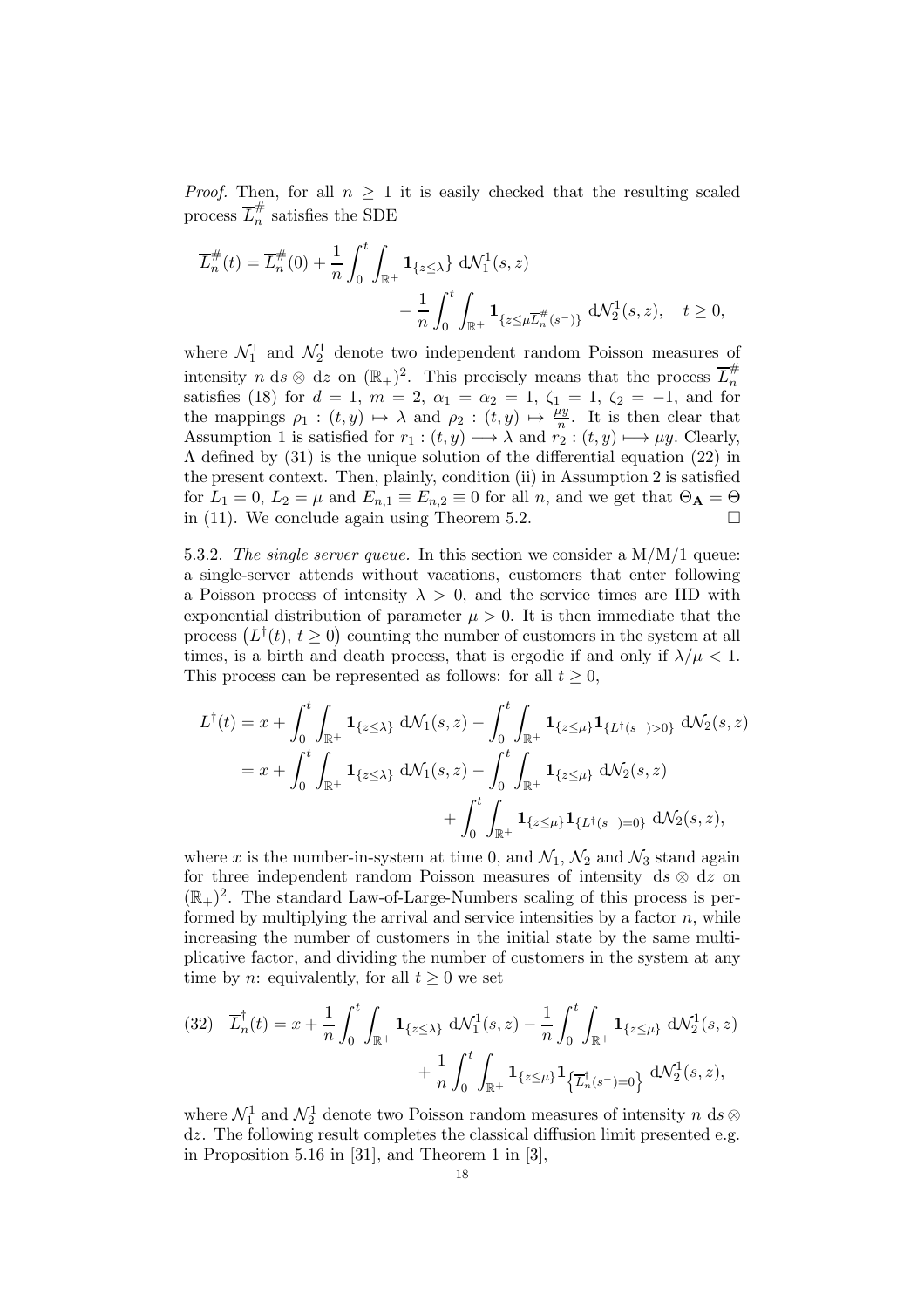#### Proposition 5.5. Let

(33) 
$$
\Lambda(t) = (x + (\lambda - \mu)t)^{+}, \quad t \ge 0,
$$

and Z be the process defined by

$$
Z(t) = \sqrt{\lambda + \mu} B(t), \quad t \ge 0,
$$

for B a standard Brownian motion. Then the following convergence holds at the usual rate,

$$
U_n = \sqrt{n} \left( \overline{L}_n^{\dagger} - \Lambda \right) \Longrightarrow \text{Sko}(Z) \quad in \ \mathbb{D}([0, T], \mathbf{R}),
$$

where the mapping Sko is defined by (12).

*Proof.* The relation (32) means that  $\overline{L}_n^{\dagger} = \text{Sko}(\overline{X}_n)$  for the process  $\overline{X}_n$  define for all  $t \geq 0$  by

$$
\overline{X}_n(t) = x + \frac{1}{n} \int_0^t \int_{\mathbb{R}^+} \mathbf{1}_{\{z \le \lambda\}} d\mathcal{N}_1^1(s, z) - \frac{1}{n} \int_0^t \int_{\mathbb{R}^+} \mathbf{1}_{\{z \le \mu\}} d\mathcal{N}_2^1(s, z).
$$

It is then immediate that both Theorems 5.1 and 5.2 can be applied to the sequence of processes  $\{X_n\}$  for  $d=1$ ,  $m=2$ ,  $\alpha_1=\alpha_2=1$ ,  $\zeta_1=1$ ,  $\zeta_2=-1$ and for all  $(t, x)$ ,  $r_1(t, x) = \lambda$  and  $r_2(t, x) = \mu$ . We obtain (for  $\Theta_A := \text{Id}$ ), that the convergence

$$
V_n := \sqrt{n} \left( \overline{X}_n - \Gamma \right) \Longrightarrow Z \quad \text{ in } \mathbb{D}([0, T], \mathbf{R})
$$

occurs at the usual rate, where for all  $t \geq 0$ , we define

$$
\Gamma(t) = x + (\lambda - \mu)t,
$$

and observe the equality in distribution

$$
Z(t) = \sqrt{\lambda}B_1(t) - \sqrt{\mu}B_2(t),
$$

for  $B_1$  and  $B_2$ , two independent standard Brownian motions. It is immediate that  $\Lambda = \text{Sko}(\Gamma)$ , so the result follows from the Lipschitz continuity of the mapping Sko, proven in Theorem 3.4.

5.4. **SIR epidemics.** We consider a population of constant size  $n$ , in which individuals can go through three states, susceptible, infectious ad then removed. The duration of any infection follows an exponential distribution of parameter  $\gamma$  and for each couple infectious/susceptible, a contagion occurs from the former at an exponential rate  $\lambda$ . All the involved r.v.'s are assumed independent. At any time  $t \geq 0$ , we let  $S<sup>n</sup>(t)$ ,  $I<sup>n</sup>(t)$  and  $R<sup>n</sup>(t)$  denote respectively the number of Susceptible, Infected and Recovered individuals, and let  $X^n(t) = \begin{pmatrix} S^n(t) \\ m(t) \end{pmatrix}$  $I^n(t)$  $\setminus$ . The processes are scaled by defining for all  $t \geq 0$ ,  $\overline{S}_n(t) = S^n(t)/n$ ,  $\overline{I}_n(t) = I^n(t)/n$  and  $\overline{R}^n(t) = R^n(t)/n$ , which represent respectively the proportions of Susceptible, Infected and Recovered individuals in the whole population at time t. We also let  $\overline{X}^n(t) = \left(\frac{\overline{S}^n(t)}{\overline{S}^n(t)}\right)$  $\overline{I}^n(t)$  $\setminus$  $, t \geq 0.$ A large-graph limit and a functional central limit theorem for the process  $\overline{X}$  are given in Chapter 2 of [8], together with similar results regarding the related SEIR, SIRS and SIS models. Observe that a hydrodynamic limit

for a SIR process propagating on a heterogeneous population (meaning that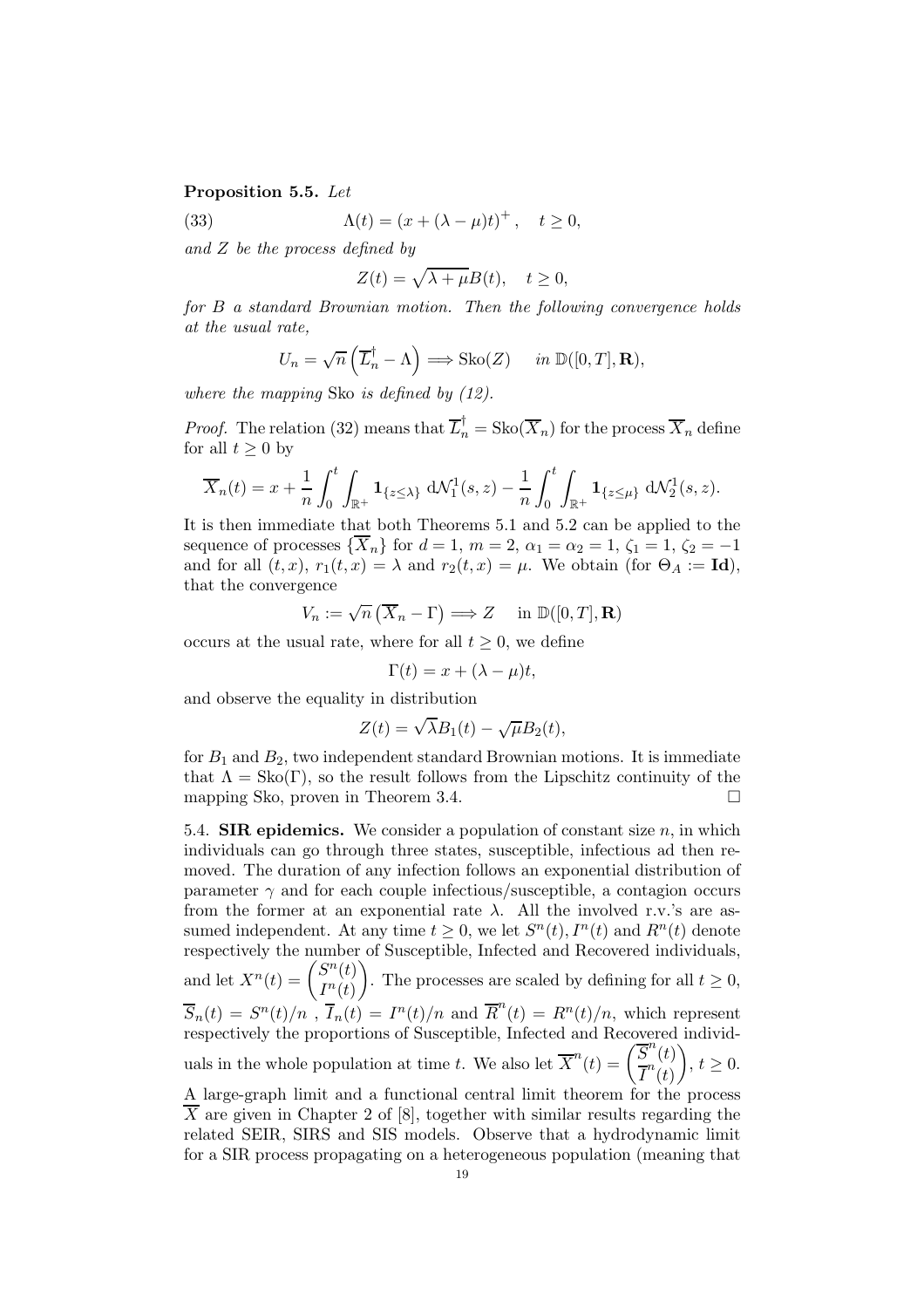a - non necessarily complete - graph connects susceptible to infectious individuals) is provided in [15], completing the result in [34]. The following result makes precise the speed of convergence in the functional CLT for the complete-graph case, given in [8]. We are confident that similar results hold for the other related models addressed in Chapter 2 of [8], however we only consider here the SIR case for brevity,

Proposition 5.6. Let  $\Lambda: t \longmapsto \begin{pmatrix} s(t) \ i(t) \end{pmatrix}$  $i(t)$  $\setminus$ be the unique solution of the system of ODE's

(34) 
$$
\begin{cases} s'(t) &= -\lambda s(t)i(t) \\ i'(t) &= \lambda s(t)i(t) - \gamma i(t) \end{cases}, \quad t \ge 0.
$$

Let  $\Theta(Y)$  denote the unique solution in  $\mathbb{D}([0,T],\mathbf{R})$  of the following SDE of unknown  $g =$  $\int g_1$  $\overline{g_2}$  $\setminus$ ,

$$
g(t) = \lambda \int_0^t \left( i(u)g_1(u) + s(u)g_2(u) \right) du \begin{pmatrix} -1 \\ 1 \end{pmatrix}
$$
  
+  $\gamma \int_0^t g_2(u) du \begin{pmatrix} 0 \\ -1 \end{pmatrix} + Y(t), \quad t \ge 0,$ 

where for all  $t > 0$ ,

$$
Y(t) = \int_0^t \sqrt{\lambda s(u)i(u)} \, d B_1(u) \begin{pmatrix} -1 \\ 1 \end{pmatrix} + \int_0^t \sqrt{\gamma i(u)} \, d B_2(u) \begin{pmatrix} 0 \\ -1 \end{pmatrix},
$$

for  $B_1$  and  $B_2$ , two independent standard Brownian motions. Then, if assertion (i) of Assumption 2 is satisfied, the following convergence holds at the usual rates,

$$
U_n = \sqrt{n} \left( \overline{X}_n - \Lambda \right) \Longrightarrow \Theta(Y) \quad in \ \mathbb{D}([0, T], \mathbf{R}).
$$

*Proof.* By the very definition of the SIR dynamics, for any n the process  $\overline{X}^n$ admits the following representation: for all  $t \geq 0$ ,

$$
\overline{X}_n(t) = \overline{X}_n(0) + \frac{1}{n} \int_0^t \int_{\mathbb{R}^+} \mathbf{1}_{\{z \le \lambda n \overline{S}^n(u^-) \overline{I}^n(u^-)\}} d\mathcal{N}_1(u, z) \begin{pmatrix} -1 \\ 1 \end{pmatrix} + \frac{1}{n} \int_0^t \int_{\mathbb{R}^+} \mathbf{1}_{\{z \le \gamma n \overline{I}^n(u^-)\}} d\mathcal{N}_2(u, z) \begin{pmatrix} 0 \\ -1 \end{pmatrix},
$$

for  $\mathcal{N}_1$  and  $\mathcal{N}_2$ , two Poisson random measures of unit intensity, so we fall again into the settings of Section 5.1 for  $d = 2, m = 2, \alpha_1 = \alpha_2 = 0,$  $\zeta_1 = \begin{pmatrix} -1 \\ 1 \end{pmatrix}$  and  $\zeta_2 = \begin{pmatrix} 0 \\ -1 \end{pmatrix}$  $\begin{bmatrix} 0 \\ -1 \end{bmatrix}$ . It is then clear that Assumption 1 is satisfied for the mappings

$$
r_1 : \mathbf{R}_+ \times [0,1]^2 \longrightarrow \mathbf{R},
$$

$$
\left(t, \begin{pmatrix} y_1 \\ y_2 \end{pmatrix} \right) \longmapsto \lambda y_1 y_2;
$$

$$
r_2 : \mathbf{R}_+ \times [0,1]^2 \longrightarrow \mathbf{R},
$$

$$
\left(t, \begin{pmatrix} y_1 \\ y_2 \end{pmatrix} \right) \longmapsto \gamma y_2.
$$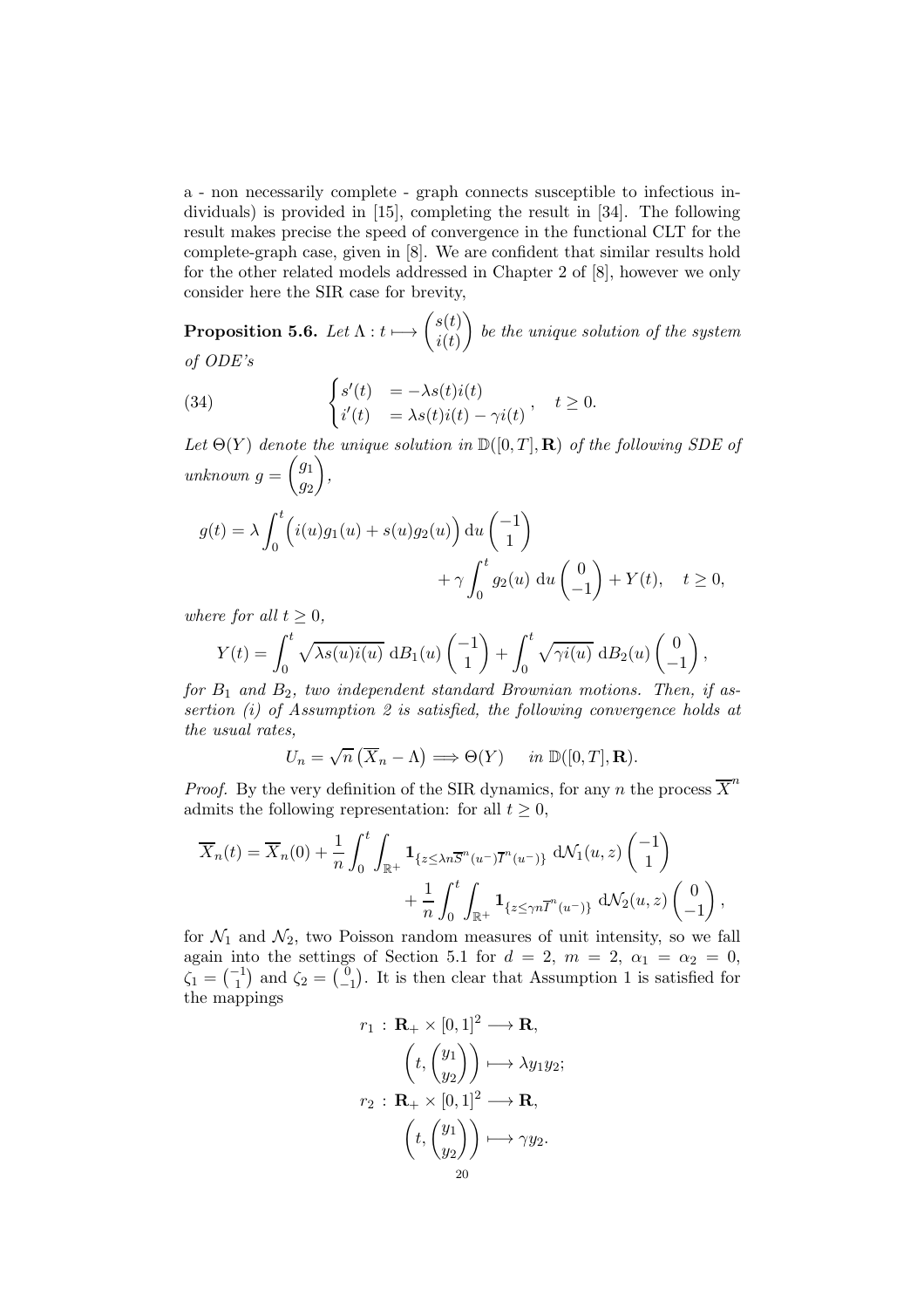Indeed, to check that  $r_1$  is Lipschitz continuous on its second variable, just observe that for all  $y = \binom{y_1}{y_2}$  $y_1^{y_1} \in [0,1]^2, y' = \binom{y_1}{y_2}$  $y_2^{y_1} \equiv [0, 1]^2$  for all t,

$$
\left| r_1(t, y') - r_1(t, y) \right| = \lambda \left| y_2'(y_1' - y_1) + y_1(y_2' - y_2) \right| \le \lambda \left\| y' - y \right\|,
$$

so Theorem 5.1 is satisfied. Now, define again for all t and n,  $U^n(t)$  =  $n^{1/2} \left( \overline{X}_n(t) - \Lambda(t) \right)$ . To check that assumptions 2 holds, let us also observe that for all  $y, y', t$  as above, we also have that

 $r_1(t, y') - r_1(t, y) = \lambda \left( y_2(y'_1 - y_1) + y_1(y'_2 - y_2) + (y'_2 - y_2)(y'_1 - y_1) \right),$ 

entailing that for all  $n$  and  $t$ ,

$$
n^{1/2} \left( r_1(t, \overline{X}_n(t)) - r_1(t, \Lambda(t)) \right) = \langle L_1(t), U_n(t) \rangle_{\mathbf{R}^2} + E_{1,n}(t),
$$

for

$$
L_1(t) = \lambda \begin{pmatrix} s(t) \\ i(t) \end{pmatrix}
$$
 and  $E_{1,n}(t) = (\overline{S}^n(t) - s(t)) (\overline{I}^n(t) - i(t)).$ 

Then, from (23) we obtain that

$$
\mathbf{E} \left[ \parallel E_{1,n} \parallel_{T,\infty} \right] \lesssim n^{-1/2}.
$$

Likewise, it is immediate that  $r_2$  is Lipschitz continuous in its second variable, and we get for all  $n$  and  $t$  that

$$
n^{1/2} \left( r_2(t, \overline{X}_n(t)) - r_2(t, \Lambda(t)) \right) = \langle L_2(t), U_n(t) \rangle_{\mathbf{R}^2} \quad \text{for } L_2(t) := \begin{pmatrix} 0 \\ \gamma \end{pmatrix},
$$

so assumptions 2 hold, and we apply again Theorem 5.2.  $\Box$ 

5.5. The Moran model. In this section we consider a biological model known as the Moran model : in a population of size  $n$ , each individual bears a gene liable to take two forms :  $A$  and  $B$ . Each individual has one single parent and its child inherits the genetic form of its parent. To each couple of individuals is associated an exponential clock of unit rate, and each time the clock of a given couple rings, one element of the couple, drawn uniformly at random, dies, while the other one gives birth to another individual bearing the same gene. In addition, every gene of type A mutes independently to type B at rate  $\nu_1$  and every gene of type B mutes independently to type A at rate  $\nu_2$ . For all  $t \geq 0$ , we let  $X_n(t)$  denote the number of individuals bearing gene A in the population at time t. The process  $X_n$  is scaled by dividing by  $n$  the exponential rates, together with the number of individuals, so that  $X_n(t) = X_n(t)/n$  represents the proportion of individuals carrying the gene of type A at time  $t$ . A functional Stein method is applied to this model in [27]. The following result is based on an alternative representation of the process  $X_n$ ,

**Proposition 5.7.** Let  $\Lambda$  be the solution in  $\mathbb{C}([0,T])$  of the integral equation

$$
\Lambda(t) = \Lambda(0) + \int_0^t (\nu_2 - (\nu_1 + \nu_2)\Lambda(s)) ds, \quad t \ge 0.
$$

with  $\Lambda(0)$  such that (i) of assumption 2 is satisfied. Then the following convergence holds at the usual rate,

$$
U_n = \sqrt{n} \left( \overline{X}_n - \Lambda \right) \Longrightarrow \Theta(Y) \quad in \ \mathbb{D}([0, T], \mathbf{R}),
$$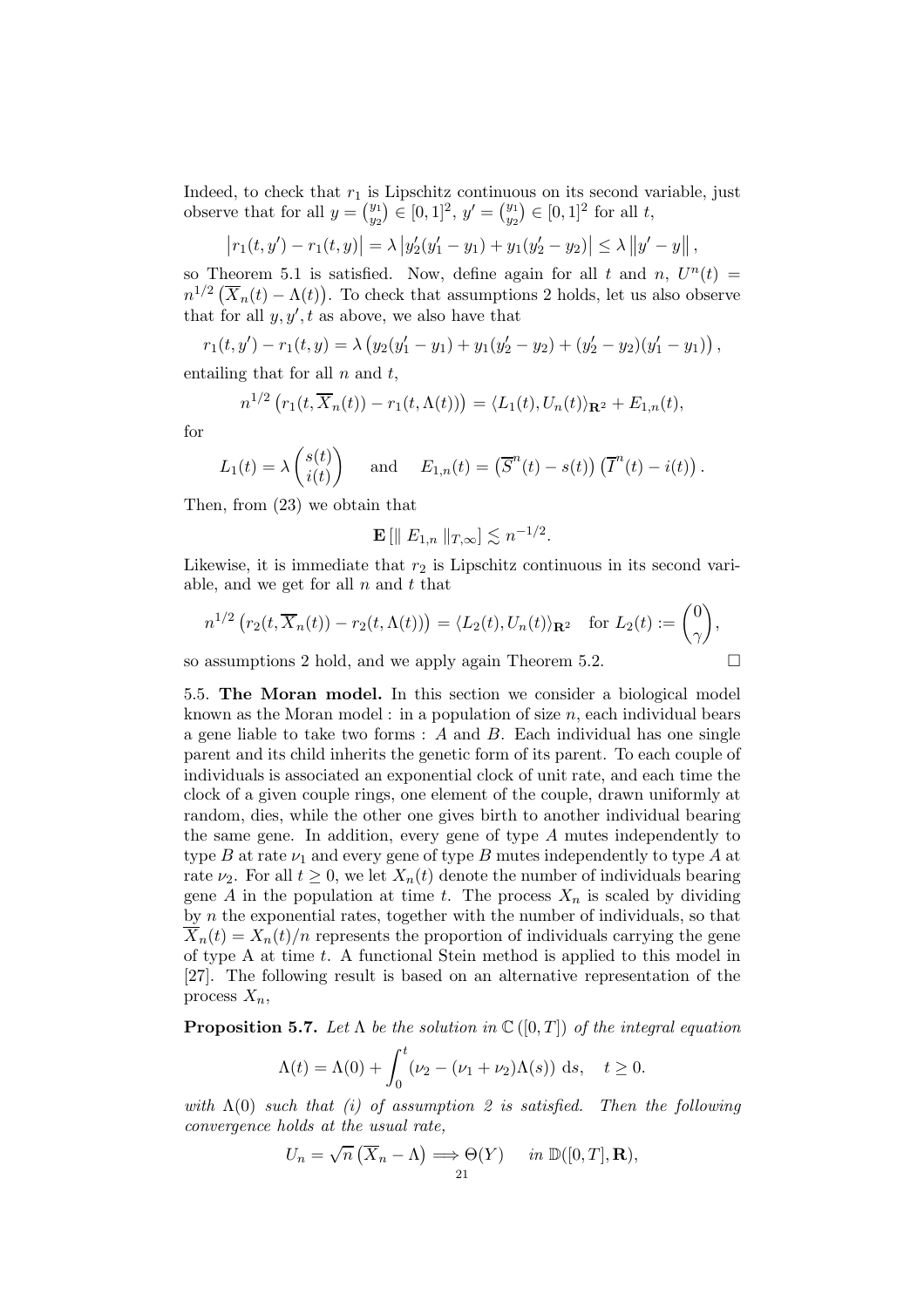where for all process  $f, \Theta(f)$  is the only solution of the SDE

$$
y(t) = y(0) + (\nu_1 + \nu_2) \int_0^t y(s) \, ds + f(t), \quad t \ge 0,
$$

and where

$$
Y(t) = \int_0^t \sqrt{2\Lambda(s)(1-\Lambda(s))} \, dB(s), \quad t \ge 0,
$$

for B a standard Brownian motion.

*Proof.* For all n, at each given time s there are  $X_n(s)(n - X_n(s))$  couples gathering an 'A-individual' and a 'B-individual'. Thus for all  $t \geq 0$ ,  $X_n(t)$ can be represented as

$$
X_n(t) = X_n(0) + \int_0^t \int_{\mathbb{R}} \mathbf{1}_{\{z \le X_n(s)(n-X_n(s))\}} d\mathcal{N}_1(s, z)
$$
  
- 
$$
\int_0^t \int_{\mathbb{R}} \mathbf{1}_{\{z \le X_n(s)(n-X_n(s))\}} d\mathcal{N}_2(s, z)
$$
  
+ 
$$
\int_0^t \int_{\mathbb{R}} \mathbf{1}_{\{z \le \nu_2(n-X_n(s))\}} d\mathcal{N}_3(s, z)
$$
  
- 
$$
\int_0^t \int_{\mathbb{R}} \mathbf{1}_{\{z \le \nu_1 X_n(s)\}} d\mathcal{N}_4(s, z),
$$

where  $\mathcal{N}_i, i \in [\![1, 4]\!]$ , denote four independent Poisson random measures of unit intensity. Consequently we get that

$$
\overline{X}_n(t) = \overline{X}_n(0) + \frac{1}{n} \int_0^t \int_{\mathbb{R}} \mathbf{1}_{\{z \le n\overline{X}_n(s)(n-n\overline{X}_n(s))\}} d\mathcal{N}_1^{-1}(s, z) \n- \frac{1}{n} \int_0^t \int_{\mathbb{R}} \mathbf{1}_{\{z \le n\overline{X}_n(s)(n-n\overline{X}_n(s))\}} d\mathcal{N}_2^{-1}(s, z) \n+ \frac{1}{n} \int_0^t \int_{\mathbb{R}} \mathbf{1}_{\{z \le \nu_2(n-n\overline{X}_n(s))\}} d\mathcal{N}_3^{-1}(s, z) \n- \frac{1}{n} \int_0^t \int_{\mathbb{R}} \mathbf{1}_{\{z \le \nu_1 n\overline{X}_n(s))\}} d\mathcal{N}_4^{-1}(s, z),
$$

where  $\mathcal{N}_i^{-1}, i \in [\![1, 4]\!]$ , are four independent Poisson measures of intensity  $n^{-1}$  ds  $\otimes$  dz. We fall back into the settings of Section 5.1 for  $d = 1, m = 4$ ,  $\zeta_1 = \zeta_3 = 1, \, \zeta_2 = \zeta_4 = -1$  and  $\alpha_1 = ... = \alpha_4 = -1$ . Assumption 1 holds for

$$
r_1(t,x) = r_2(t,x) = x(1-x), \quad t \ge 0, \quad x \in [0,1],
$$

which are Lipschitz continuous in their second variable, as for all  $x, y \in [0, 1]$ and all  $t \geq 0$  we get

$$
|x(1-x) - y(1-y)| \le 3|x-y|.
$$

Assumption 1 also obviously holds for

$$
r_3(t,x) = \nu_2(1-x)
$$
 and  $r_4(t,x) = \nu_1 x$   $t \ge 0$ ,  $x \in [0,1]$ .

On another hand, an immediate computation shows that for all  $x, y \in [0, 1]$ ,

$$
y(1-y) - x(1-x) = (y-x)(1-2x) - (y-x)^2,
$$
  
22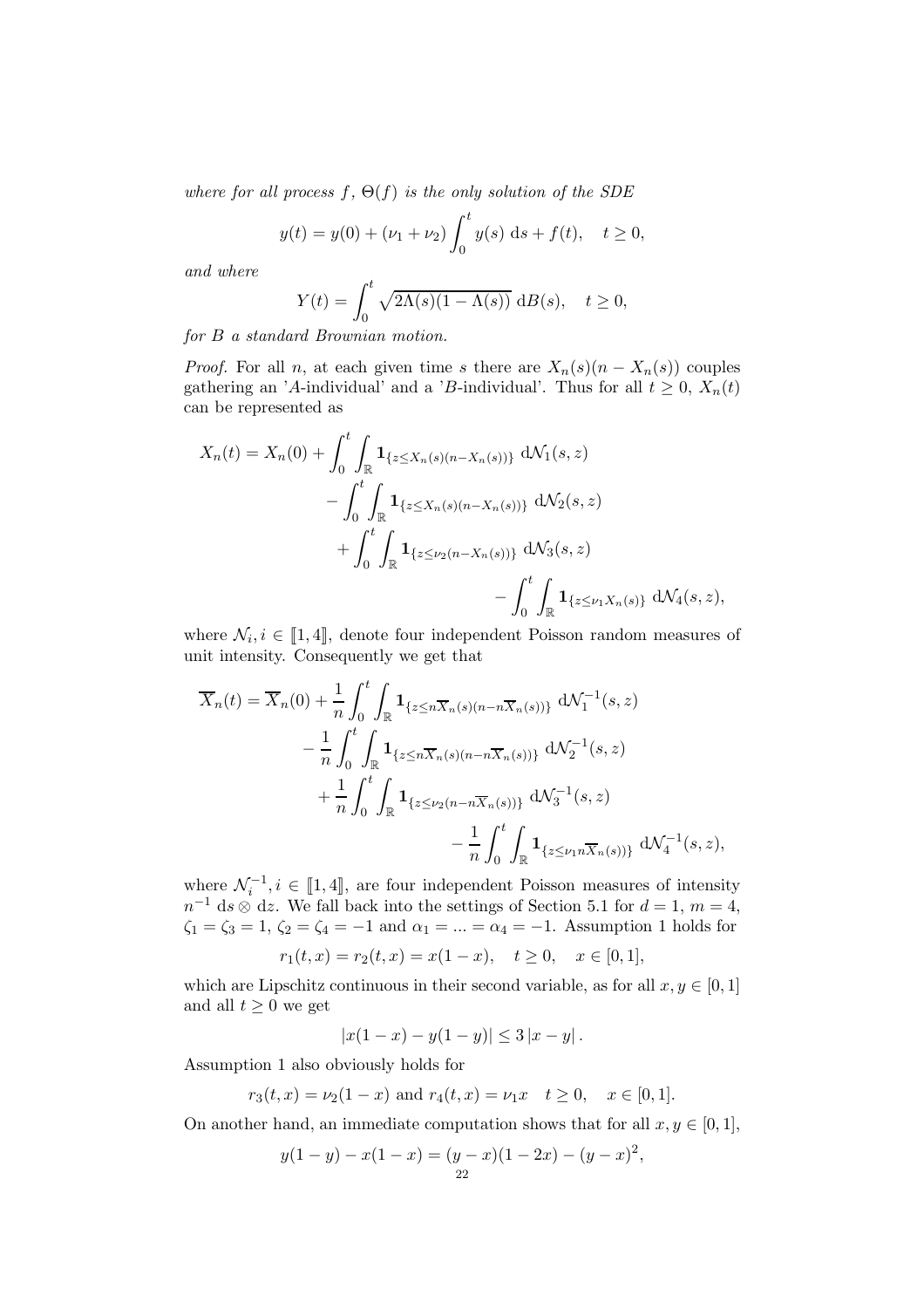so (26) holds for

$$
\begin{cases}\nL_1(t) = L_2(t) = (1 - 2\Lambda(t)), & t \ge 0, \\
L_3(t) = \nu_2, L_4(t) = -\nu_1, & t \ge 0, \\
E_{n,1}(t) = E_{n,2}(t) = \sqrt{n}(\overline{X}_n(t) - \Lambda(t))^2, & t \ge 0, \\
E_{n,3}(t) = E_{n,4}(t) = 0, & t \ge 0,\n\end{cases}
$$

and from (23) we obtain that

$$
\mathbf{E} [|| E_{i,n} ||_{T,\infty}] \lesssim n^{-1/2}, \quad i \in \{1,2\}.
$$

So Assumption 2 holds, and we apply again Theorem 5.2.  $\Box$ 

#### 6. Limit theorem for Hawkes processes

In this section we turn to the cases of Hawkes processes. We let  $\varphi$ :  $\mathbb{R}^+ \to \mathbb{R}^+$  be an integrable function, such that

$$
\kappa := \int_0^\infty \varphi(t) \, \mathrm{d}t < 1 \text{ and } \int_0^\infty t^{1/2} \varphi(t) \, \mathrm{d}t < \infty.
$$

We denote by  $\Phi$  the first primitive of  $\varphi$ :

$$
\Phi(t) = \int_0^t \varphi(s) \, \mathrm{d}s, \quad t \ge 0.
$$

We also need to consider the iterated convolution products of  $\varphi$  with itself:

$$
\varphi^{(1)} = \varphi
$$
 and  $\varphi^{(k)} = \varphi * \varphi^{(k-1)}$ .

The function

$$
\psi = \sum_{k=1}^\infty \varphi^{(k)}
$$

plays an important role in the representation of the process to be defined hereafter. Note that

$$
\int_0^\infty \psi(t) \, \mathrm{d}t = \sum_{k \ge 1} \kappa^k = \frac{\kappa}{1 - \kappa}.
$$

For  $\mu > 0$ , according to [24, 29], there exists a point process N (unique in distribution) such that  $N$  admits the compensator

$$
t \longmapsto \mu t + \int_0^t \varphi(t - s) \, \mathrm{d}N(s).
$$

In [1], it is proved that

(35) 
$$
\mathbf{E}\left[\sup_{v\in[0,1]}\left|\frac{1}{n}N(nv)-\rho v\right|^2\right] \lesssim \frac{1}{n},
$$

where  $\rho = (1 - \kappa)^{-1} \mu$ . Furthermore, it is shown that

$$
\sqrt{n}\left(\frac{1}{n}N(nv)-\rho v\right)\xrightarrow[n\to\infty]{\text{dist. in }\mathbb{D}} B\left(\frac{\rho}{\sqrt{1-\kappa}}v\right).
$$

Our goal is to assess the rate of this convergence. To that end, we use a particular construction of  $N$  based on a Poisson measure  $M$  of intensity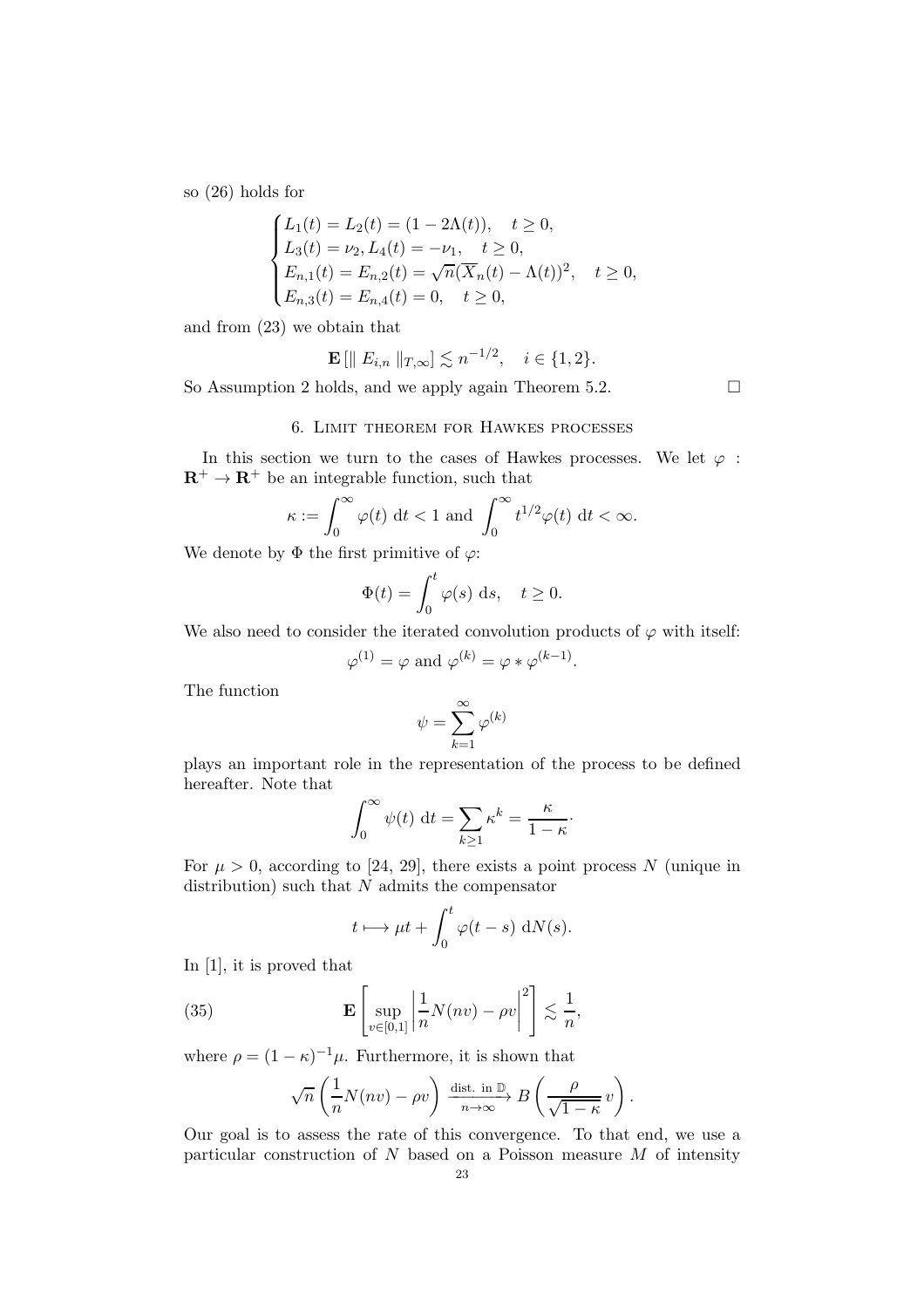measure ds  $\otimes$  dz. For all  $t \geq 0$ , we know from [29] and references therein, that we can write

$$
N(t) = \int_0^t \int_{\mathbf{R}^+} \mathbf{1}_{\{z \le \mu + \int_0^t \varphi(t-s) \, dN(s)\}} \, dM(s, z).
$$

Denote also

$$
W(t) = \int_0^t \int_{\mathbf{R}^+} \mathbf{1}_{\{z \le \mu + \int_0^t \varphi(t-s) \, dN(s)\}} \, (dM(s, z) - ds \, dz),
$$

the corresponding compensated integral, so that  $W$  is a local martingale with respect to the filtration induced by  $M$ :

$$
\mathcal{F}_t = \sigma \left\{ M([0, s] \times A), 0 \le s \le t, A \in \mathcal{B}(\mathbf{R}^+) \right\}, t \ge 0.
$$

For a process  $Z$ , we denote by

$$
Z^{(n)}(t) = Z(nt), \ \overline{Z}^{(n)}(t) = \frac{1}{\sqrt{n}} Z^{(n)}(t), \ \tilde{Z}^{(n)}(t) = \frac{1}{n} Z^{(n)}(t), \quad t \ge 0.
$$

From [26, Chapter 13], we also know that

$$
W^{(n)}(t) = \int_0^{nt} \int_{\mathbf{R}^+} \mathbf{1}_{\{z \le \mu + n \int_0^t \varphi(nt - ns) \ d\tilde{N}^{(n)}(s)\}} (dM(s, z) - ds \ dz), \ t \ge 0.
$$

These considerations result in the following lemma,

**Lemma 6.1.** For all  $n \geq 1$ , we have

$$
\mathfrak{K}\left(\Xi_n(\overline{W}^{(n)}), \Xi_n(B\circ\gamma)\right) \lesssim n^{-1/6}\log(n),
$$

where  $\gamma(t) = \rho t$ ,  $t > 0$ .

*Proof.* Fix  $n \geq 1$ . As  $\tilde{N}^{(n)}$  is asymptotically close to  $\gamma$  we consider the process

$$
R^{(n)}: t \longmapsto \int_0^{nt} \int_{\mathbf{R}^+} \mathbf{1}_{\{z \leq \mu + n \int_0^t \varphi(nt - ns)\rho \, ds\}} \left( dM(s, z) - ds \, dz \right).
$$

It has the same distribution as

$$
\hat{R}^{(n)}: t \longmapsto \int_0^t \int_{\mathbf{R}^+} \mathbf{1}_{\{z \le \mu + \int_0^t \varphi(t-s)\rho \, ds\}} \left( d\mathcal{N}^1(s, z) - n \, ds \, dz \right),
$$

where  $\mathcal{N}^1$  is a Poisson measure of intensity n ds  $\otimes$  dz. According to Corollary 4.7,

$$
\Re\left(\Xi_n(\frac{1}{\sqrt{n}}\hat{R}^{(n)}), \Xi_n(B\circ\gamma)\right) \lesssim n^{-1/6}\log(n),
$$

which is equivalent to

(36) 
$$
\mathfrak{K}\left(\Xi_n(\overline{R}^{(n)}), \Xi_n(B\circ\gamma)\right) \lesssim n^{-1/6}\log(n).
$$

We now want to estimate the error made by considering  $\overline{R}_n$  instead of  $\overline{W}_n$ . Let for all  $t \geq 0$ ,

$$
r(t) = \mu + n \int_0^t \varphi(nt - ns) d\tilde{N}^{(n)}(s)
$$

$$
r'(t) = \mu + n \int_0^t \varphi(nt - ns)\rho ds.
$$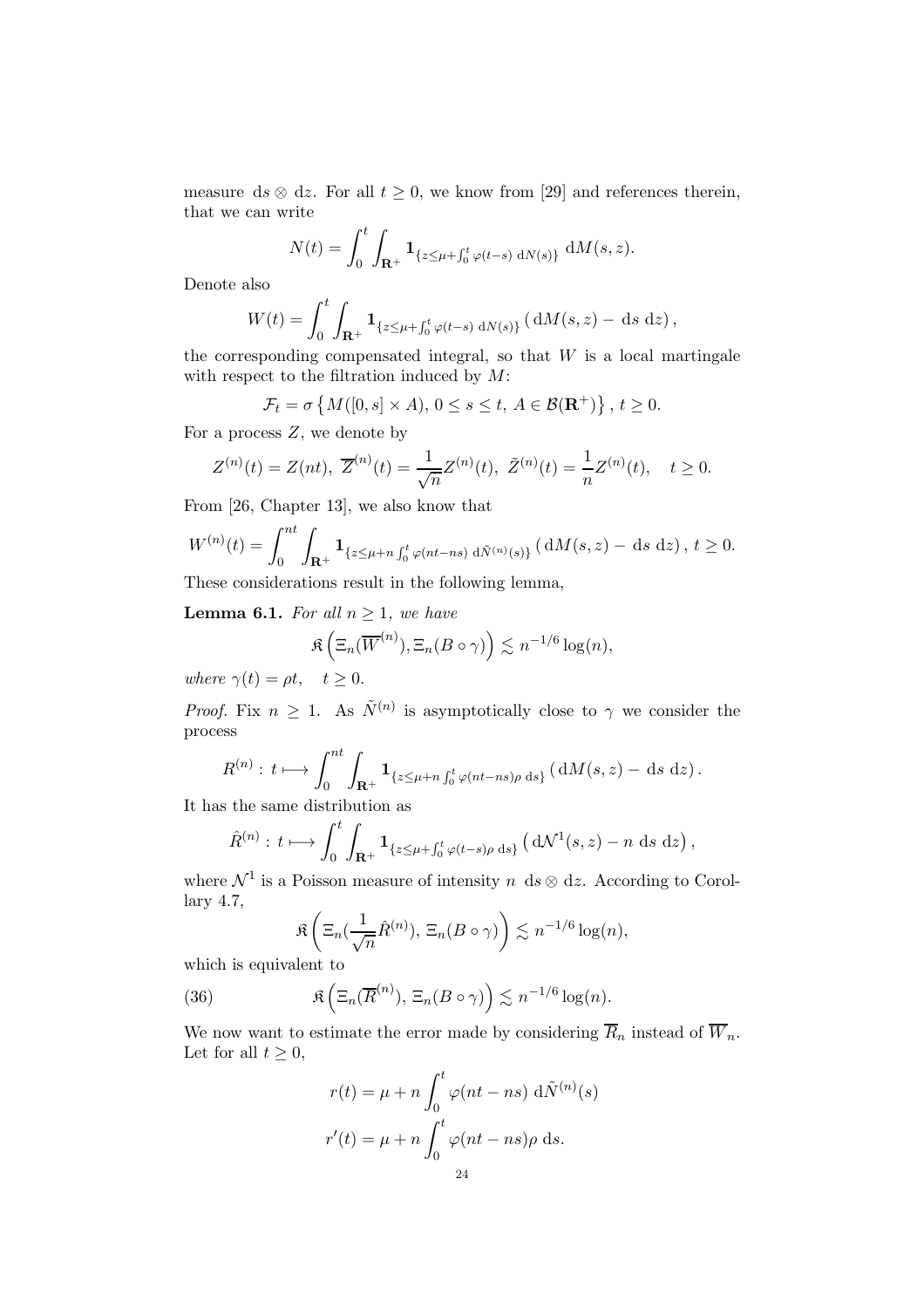We have

$$
\|\Xi_n(\overline{R}^{(n)}) - \Xi_n(\overline{W}^{(n)})\|_{\infty,1} \n\lesssim \sup_{i \in [\![0,n-1]\!]} \left| (\overline{R}^{(n)} - \overline{W}^{(n)})(\frac{i+1}{n}) - (\overline{R}^{(n)} - \overline{W}^{(n)})(\frac{i+1}{n}) \right| \n= \sup_{i \in [\![0,n-1]\!]} \left| \int_{i/n}^{(i+1)/n} \int_{\mathbf{R}^+} \left( \mathbf{1}_{\{r \le r(s)\}} - \mathbf{1}_{\{z \le r'(s)\}} \right) d\widetilde{\mathcal{N}}(s,z) \right|.
$$

Apply the BDG inequality to the vector valued martingale

$$
t \longmapsto \left( \int_{t \vee i/n}^{t \wedge (i+1)/n} \int_{\mathbf{R}^+} \left( \mathbf{1}_{\{r \leq r(s)\}} - \mathbf{1}_{\{z \leq r'(s)\}} \right) d\widetilde{\mathcal{N}}(s, z), i \in [0, n-1] \right),
$$

to obtain that

$$
\mathbf{E}\left[\|\Xi_n(\overline{R}^{(n)}) - \Xi_n(\overline{W}^{(n)})\|_{\infty,1}\right] \lesssim \frac{1}{\sqrt{n}} \mathbf{E}\left[\sum_{i=0}^{n-1} \int_{i/n}^{(i+1)/n} |r(s) - r'(s)| \,ds\right]^{1/2}
$$

$$
= \frac{1}{\sqrt{n}} \mathbf{E}\left[\int_0^1 |r(s) - r'(s)| \,ds\right].
$$

With the particular expression of  $r$  and  $r'$ , we get that

$$
\mathbf{E}\left[\|\Xi_n(\overline{R}^{(n)}) - \Xi_n(\overline{W}^{(n)})\|_{\infty,1}\right]
$$
  
\n
$$
\lesssim \frac{1}{\sqrt{n}} \mathbf{E}\left[\left|\int_0^n n \int_0^t \varphi(nt - ns)(\mathrm{d}\tilde{N}^{(n)}(s) - \rho \mathrm{d}s)\right|\right]^{1/2}
$$
  
\n
$$
= \frac{1}{\sqrt{n}} \mathbf{E}\left[\left|n \int_0^1 \Phi(s) \left(\mathrm{d}\tilde{N}^{(n)}(s) - \rho \mathrm{d}s\right)\right|\right]^{1/2}
$$
  
\n
$$
= \mathbf{E}\left[\left|\int_0^1 (\tilde{N}^{(n)}(s) - \rho s) \varphi(s) \mathrm{d}s\right|\right]^{1/2},
$$

by integration by parts. Thus, we have that

$$
\mathbf{E}\left[\|\Xi_n(\overline{R}^{(n)})-\Xi_n(\overline{W}^{(n)})\|_{\infty,1}\right]\lesssim_{\varphi}\mathbf{E}\left[\|\tilde{N}^{(n)}-\rho.\|_{\infty,1}\right]^{1/2}.
$$

In view of (35), we get

$$
\mathbf{E}\left[\left\|\Xi_n(\overline{R}^{(n)})-\Xi_n(\overline{W}^{(n)})\right\|_{\infty,1}\right] \lesssim \frac{1}{\sqrt{n}}.
$$

Thus, we can substitute  $\overline{W}^{(n)}$  to  $\overline{R}^{(n)}$  in (36), and the result follows.  $\Box$ 

The convergence of  $\overline{N}^{(n)}$  follows from the representation formula established in [1]. Let

$$
X^{(n)}(t) = N^{(n)}(t) - \mathbf{E}\left[N^{(n)}(t)\right], \quad t \ge 0.
$$

Then, we have for all  $t \geq 0$ ,

(37) 
$$
\overline{X}^{(n)}(t) = \overline{W}^{(n)}(t) + \int_0^t n\psi(ns)\overline{W}^{(n)}(t-s) ds.
$$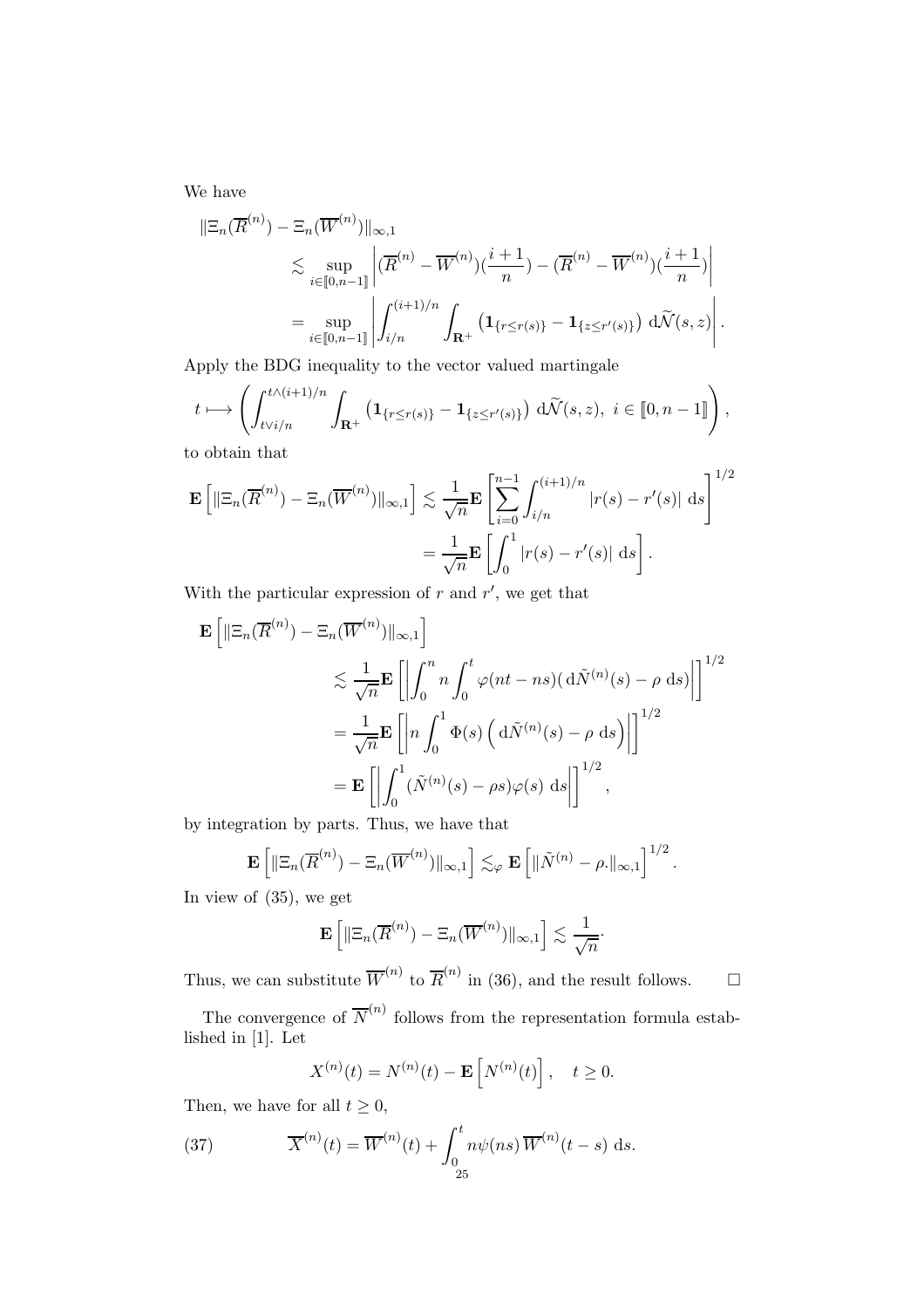The analysis of this identity is a bit tricky because the two terms of the integrand do depend on  $n$ , so we cannot invoke the Lipschitz continuity of a well chosen map.

**Theorem 6.2.** Assume that there exist  $\epsilon \in (0, 1/2)$  such that for all n,

(38) 
$$
\int_{n^{\epsilon}}^{\infty} \psi(t) dt \lesssim n^{-1/2}.
$$

Then, for all  $n \geq 1$  we have that

$$
\Re\left(\Xi_n(\overline{X}^{(n)}), \Xi_n(B\circ\zeta)\right) \lesssim n^{-1/6}\log(n)
$$

where

$$
\zeta(t) = \frac{\rho}{\sqrt{1-\kappa}}t, \quad t \ge 0.
$$

Remark 1. We are here limited to the Kantorovitch-Rubinstein distance because we are going to use the convergence of first moments induced by the  $\mathfrak{K}\text{-}topology,$  see (13), which is not valid for the other distances investigated above.

**Remark 2.** The classical choice of functions  $\varphi$  are sums of exponential functions. In this situation, the integral of the left-hand-side of (38) goes to zero exponentially fast, so that the hypothesis is truly satisfied.

The proof follows closely the lines of the proof of [1].

*Proof.* Fix  $n \geq 1$ , and take for granted that

$$
(39) \ \ I_n := \mathbf{E} \left[ \sup_{t \in [0,1]} \left| \int_0^t n \psi(ns) \overline{W}^{(n)}(t-s) \, \mathrm{d}s - \frac{\kappa}{1-\kappa} \overline{W}^{(n)}(v) \right| \right] \lesssim n^{-1/2}.
$$

Then according to (37),

$$
\mathfrak{K}\left(\Xi_n(\overline{X}^{(n)}), \Xi_n(B\circ\zeta)\right) \lesssim \mathfrak{K}\left(\frac{1}{1-\kappa}\Xi_n(\overline{W}^{(n)}), \Xi_n(B\circ\zeta)\right).
$$

The result then follows from Lemma 6.1.

We now establish (39). According to the decomposition given in [1], for any  $0 < \delta < \eta$ , we have

$$
I_n \leq \mathbf{E}\left[\|\overline{W}^{(n)}\|_{\infty,1}\right] \int_{\delta n}^{\infty} \psi(t) dt + \mathbf{E}\left[\alpha_{\eta}(\overline{W}^{(n)})\right] \int_{0}^{\infty} \psi(t) dt.
$$

Since the K-convergence implies the convergence of first order moments,

$$
\sup_n \mathbf{E}\left[\|\overline{W}^{(n)}\|_{\infty,1}\right] \lesssim \mathbf{E}\left[\|B \circ \gamma\|_{\infty,1}\right].
$$

In view of Theorem 3.4, we also have that

$$
\sup_n \mathbf{E}\left[\alpha_\eta(\overline{W}^{(n)})\right] \lesssim_{\epsilon} \mathbf{E}\left[\alpha_\eta(B \circ \gamma)\right] \lesssim \eta^{1/2-\epsilon}
$$

for any  $\epsilon > 0$ . If we choose  $\eta = n^{-1+\epsilon}$  and  $\delta = \eta/2$ , we get

$$
I_n \lesssim \int_{n^{\epsilon}}^{\infty} \psi(t) \, \mathrm{d}t + n^{-1/2 - \epsilon/2}.
$$

The proof is thus complete.  $\Box$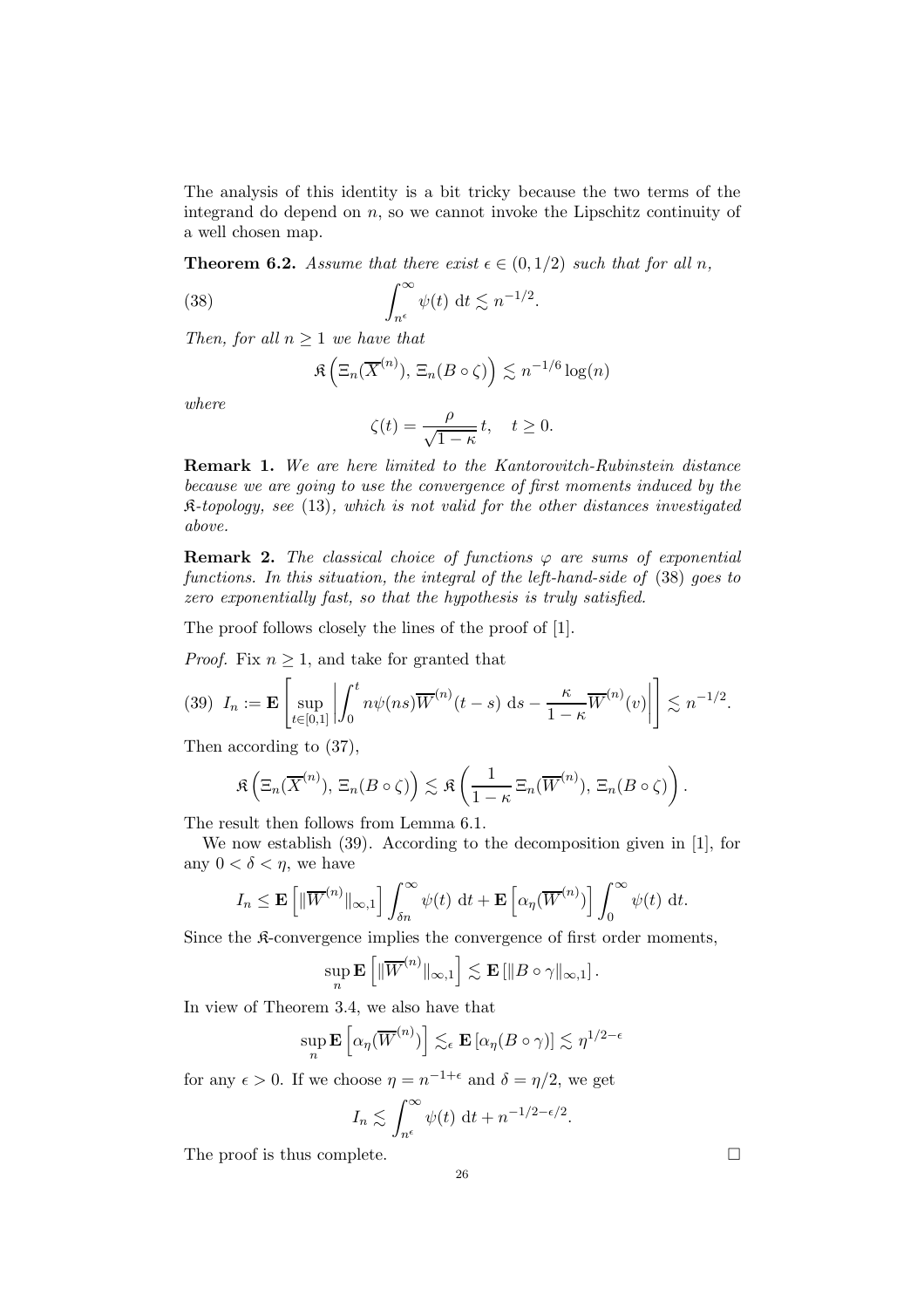#### 7. Auxiliary result

**Proposition 7.1.** Let  $(X_i, i = 1, \dots, n)$  be Poisson random variables of parameter  $\nu$ . The Lambert W function is defined over  $[-1/e, \infty]$  by the equation  $W(x)e^{W(x)} = x$ . Then

$$
\mathbf{E}\left[\max_{i=1,\cdots,n} X_i\right] \leq \frac{\log n/e^{\nu}}{W(\log(n/e^{\nu})/\nu e)} = \nu e \exp\left(W\left(\log(n/e^{\nu})/\nu e\right)\right).
$$

*Proof.* Consider  $(Z_i, i = 1, \dots, n)$  some independent centered Poisson variables (i.e., for all i,  $Z_i = X_i - \nu$ ). By a straightforward calculation, for all  $u \in \mathbf{R}$  and all *i*,

$$
\mathbf{E}\left[e^{uZ_i}\right] = e^{-u\nu} \sum_{k=0}^{\infty} e^{uk} e^{-\nu} \frac{\nu^k}{k!} = e^{-u\nu - \nu} e^{\nu e^u}
$$

Therefore the logarithm of the moment generating function of  $Z_i$  is  $\Psi_{Z_i}(u) =$  $\nu(e^u - u - 1)$ .

By Jensen's inequality, we obtain

$$
\exp\left(u\mathbf{E}\left[\max_{i=1,\cdots,n}Z_i\right]\right) \leq \mathbf{E}\left[\exp\left(u\max_{i=1,\cdots,n}Z_i\right)\right] = \mathbf{E}\left[\max_{i=1,\cdots,n}\exp(uZ_i)\right]
$$

Because the maximum of a sequence of positive numbers is lower than its sum, the right hand side of the last equation is lower than  $\mathbf{E}\left[\sum_{i=1}^{n}$  $i=0$  $\exp(uZ_i)$ 1 . Hence, by the definition of  $\Psi_{Z_i}$ ,

$$
\exp\left(u\mathbf{E}\left[\max_{i=1,\cdots,n}Z_i\right]\right) \leq \sum_{i=1}^n \mathbf{E}\left[\exp(uZ_1)\right]
$$

$$
\leq n \exp\left(\Psi_{Z_i}(u)\right)
$$

$$
= n \exp(\nu\left(e^u - u - 1\right)).
$$

Taking the log, for any  $u$  in  $\mathbf{R}$ ,

$$
u\mathbf{E}\left[\max_{i=1,\cdots,n} Z_i\right] - \nu\left(e^u - u - 1\right) \le \log n
$$

so that

$$
\mathbf{E}\left[\max_{i=1,\cdots,n} Z_i\right] \leq \inf_{u \in \mathbf{R}} \left(\frac{\log n + \nu (e^u - u - 1)}{u}\right).
$$

By differentiation, it is easy to check that the infimum is reached when

(40) 
$$
\nu u e^u - \nu e^u + \nu = \log n.
$$

Therefore, the infimum is equal to

(41) 
$$
\frac{\log n + \nu \left(e^{1+W(a)} - 1 - W(a) - 1\right)}{1 + W(a)}
$$

But we know from (40) that  $\nu(1 + W(a))e^{1+W(a)} - \log n = \nu e^{1+W(a)} - \nu$  so that (41) is equal to

$$
\nu e^{1+W(a)} - \nu = \nu eeW(a) - \nu = \nu e \frac{a}{W(a)} - \nu
$$
  
27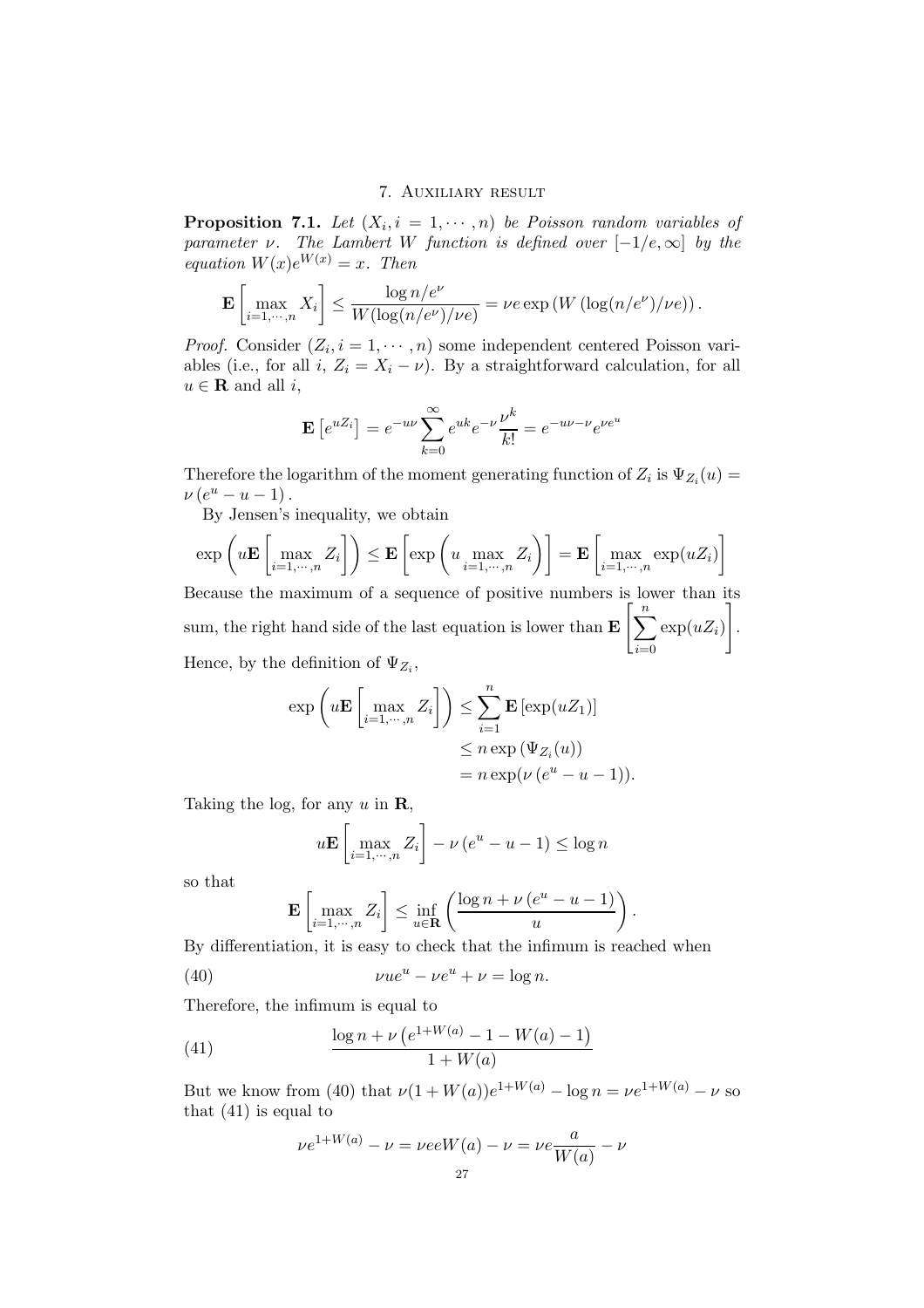Remembering that the  $Z_i$  are the centered  $X_i$  we thus obtain that

$$
\mathbf{E}\left[\max_{i=1,\cdots,n} X_i\right] \le \nu e \frac{a}{W(a)} - \nu + \nu = \frac{\log\left(n/e^{\nu}\right)}{W(\log\left(n/e^{\nu}\right)/\nu e)}
$$

which completes the proof.

We conclude by observing that  $W(z) \geq \log(z) - \log \log(z)$  for all  $z > e$ . Therefore for  $n \geq \exp(e^{\nu+1} + \nu)$ , using the second expression for the bound of the expectation of the maximum in Proposition 7.1 we get that

$$
\mathbf{E}\left[\max_{i=1,\cdots,n} X_i\right] \leq \frac{\log(n/e^{\nu})}{\log\left(\frac{\log(n/e^{\nu})}{\nu e}\right)}.
$$

#### **REFERENCES**

- [1] E. Bacry, S. Delattre, M. Hoffmann, and J.F. Muzy, Some limit theorems for Hawkes processes and application to financial statistics, Stochastic Processes and their Applications 123 (2013), no. 7, 2475 – 2499.
- [2] A. D. Barbour, Stein's method for diffusion approximations, Probability Theory and Related Fields 84 (1990), no. 3, 297–322.
- [3] E. Besançon, L. Decreusefond, and P. Moyal, *Stein's method for diffusive limit of* Markov processes, Queueing Systems 95 (2020), 173–201.
- [4] T. Bonis, Stein's method for normal approximation in Wasserstein distances with application to the multivariate central limit theorem, Probab. Theory Related Fields 178 (2020), no. 3-4, 827–860.
- [5] AA. Borovkov, On limit laws for service processes in multi-channel systems, Siberian Mathematical Journal 8 (1967), no. 5, 746–763.
- [6] A. Braverman and J. G. Dai, Stein's method for steady-state diffusion approximations of  $M/PH/n + M$  systems, The Annals of Applied Probability 27 (2017), no. 1, 550– 581.
- [7] A. Braverman, J. G. Dai, and J. Feng, *Stein's method for steady-state diffusion ap*proximations: an introduction through the Erlang-A and Erlang-C models, Stochastic Systems 6 (2016), no. 2, 301–366.
- [8] T. Britton and E. Pardoux, Stochastic epidemics in a homogeneous community, arXiv e-prints (2018), arXiv:1808.05350.
- [9] P. Brémaud, *Point processes and queues, martingale dynamics*, Springer-Verlag, New York, 1981, Springer Series in Statistics.
- [10] P. M. Chaikin and T. C. Lubensky, Principles of condensed matter physics, Cambridge University Press.
- [11] L. Coutin and L. Decreusefond, Stein's method for Brownian approximations, (2012) (en).
- [12] L. Coutin and L. Decreusefond, Donsker's theorem in Wasserstein-1 distance, Electron. Commun. Probab. 25 (2020), 1–13.
- [13] L. Coutin and L. Decreusefond, Stein's method for rough paths, Potential Analysis 50 (2020), 387–406.
- [14] L. Decreusefond, M. Etienne, G. Lang, S. Robin, and P. Vallois, Longest excursion of the Ornstein Uhlenbeck Process: applications to genomics and telecom, in preparation.
- [15] L. Decreusefond, J.-S. Dhersin, P. Moyal, and V. C. Tran, Large graph limit for an SIR process in random network with heterogeneous connectivity, Ann. Appl. Probab. 22 (2012), no. 2, 541–575.
- [16] L. Decreusefond and P. Moyal, A functional central limit theorem for the  $M/GI/\infty$ queue, The Annals of Applied Probability 18 (2008), no. 6, 2156–2178.
- [17] L. Decreusefond and P. Moyal, *Stochastic modeling and analysis of telecom networks*, John Wiley & Sons, 2012.